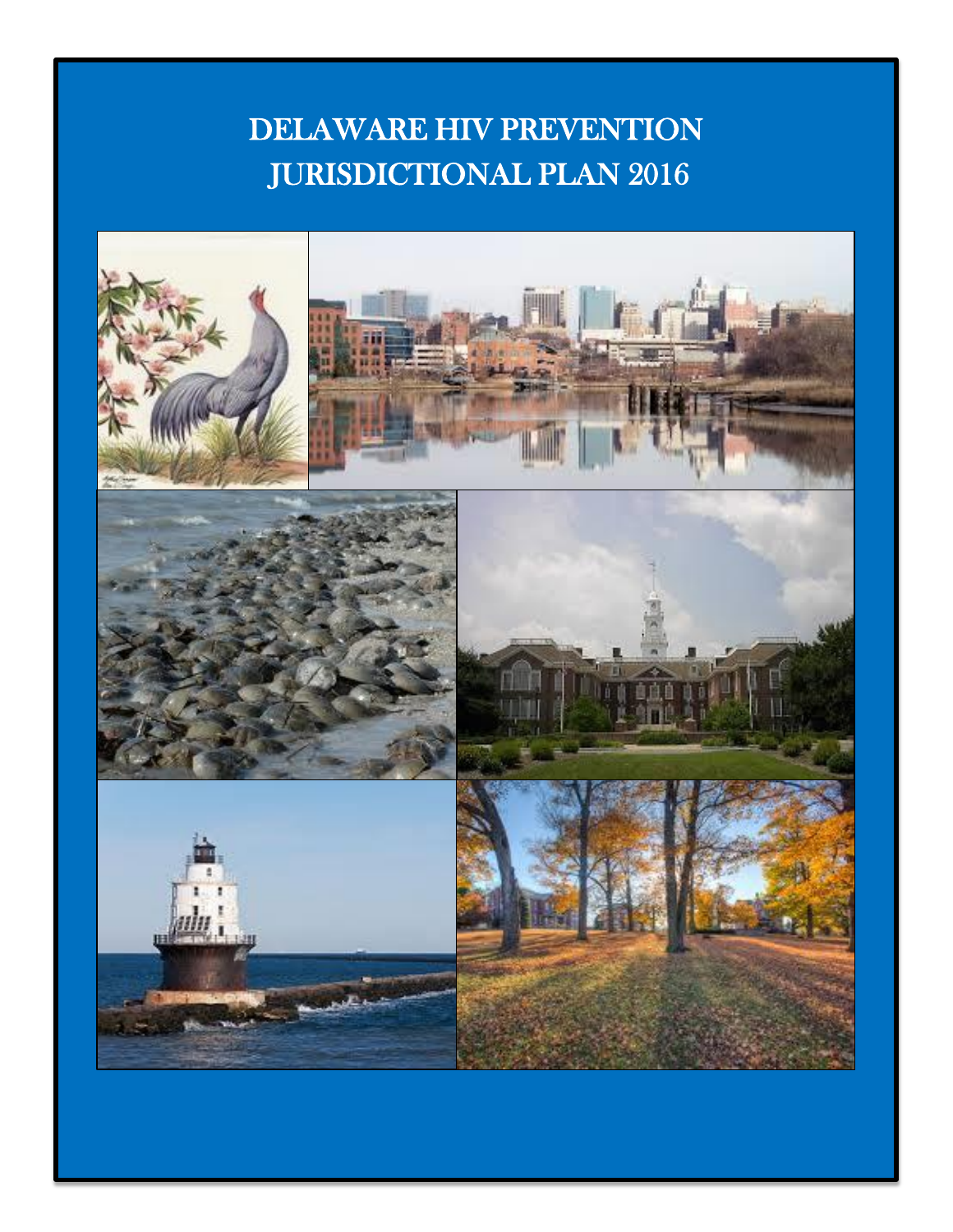#### **Introduction**

This document serves as a supplement to the already plentiful HIV/AIDS documents relative to Delaware HIV/AIDS Prevention and Treatment:

- The Delaware 2010-2014 Comprehensive HIV Prevention Plan and Statewide Coordinated Statement Of Need explicates the planning process, the needs assessment, the epidemiologic profile, most at-need populations, potential interventions approved, etc. *http://www.delawarehiv.org/uploads/cmsfiles/2010-2014%20Comp%20Plan%20Final%20With%20Color%20.pdf*
- The 2014 Delaware HIV/AIDS Surveillance Report provides a complete picture of Delaware's HIV/AIDS epidemic by as many variables possible and reasonable. http://www.dhss.delaware.gov/dhss/dph/dpc/files/2014hivepireport.pdf
- The Delaware Monthly HIV/AIDS Reports provide more real-time statistics for Delaware's epidemic.

http://www.delawarehiv.org/uploads/PDF/Monthly%20Surveillance%20Report%20 (through%20July%202013).pdf

• The National HIV/AIDS Strategy

*http://www.whitehouse.gov/administration/eop/onap/nhas*

In short, these documents are available online, kept up-to-date, and contain everything needed for the jurisdictional plan other than:

- 1. Delaware specific goals/objectives in a format matching the National HIV/AIDS Strategy
- 2. Short-term rationale for the goals as applied to Delaware
- 3. Explication of non-DEBI (diffusion of effective behavioral intervention) tactics for achieving the goals in Delaware.

A brief excerpt from the Surveillance Report is provided below for the reader's convenience. The reader is referred to the above listed documents if there are further questions about the most-atrisk populations, needs assessments, gaps analysis, or other items forming the basis of this document.

## **General Epidemic Overview**

From 2008 through 2014, the HIV epidemic has remained relatively stable relative to proportionality of the epidemic among the most-at-risk populations by sexual orientation, sexual behavior, gender, race, ethnicity, geography and other demographic signifiers. Yearly incidence has ranged from a high of 161 to a low of 113, with an average of 133 cases per year. The below is excerpted from the 2014 Surveillance Report Executive Summary for the reader's convenience.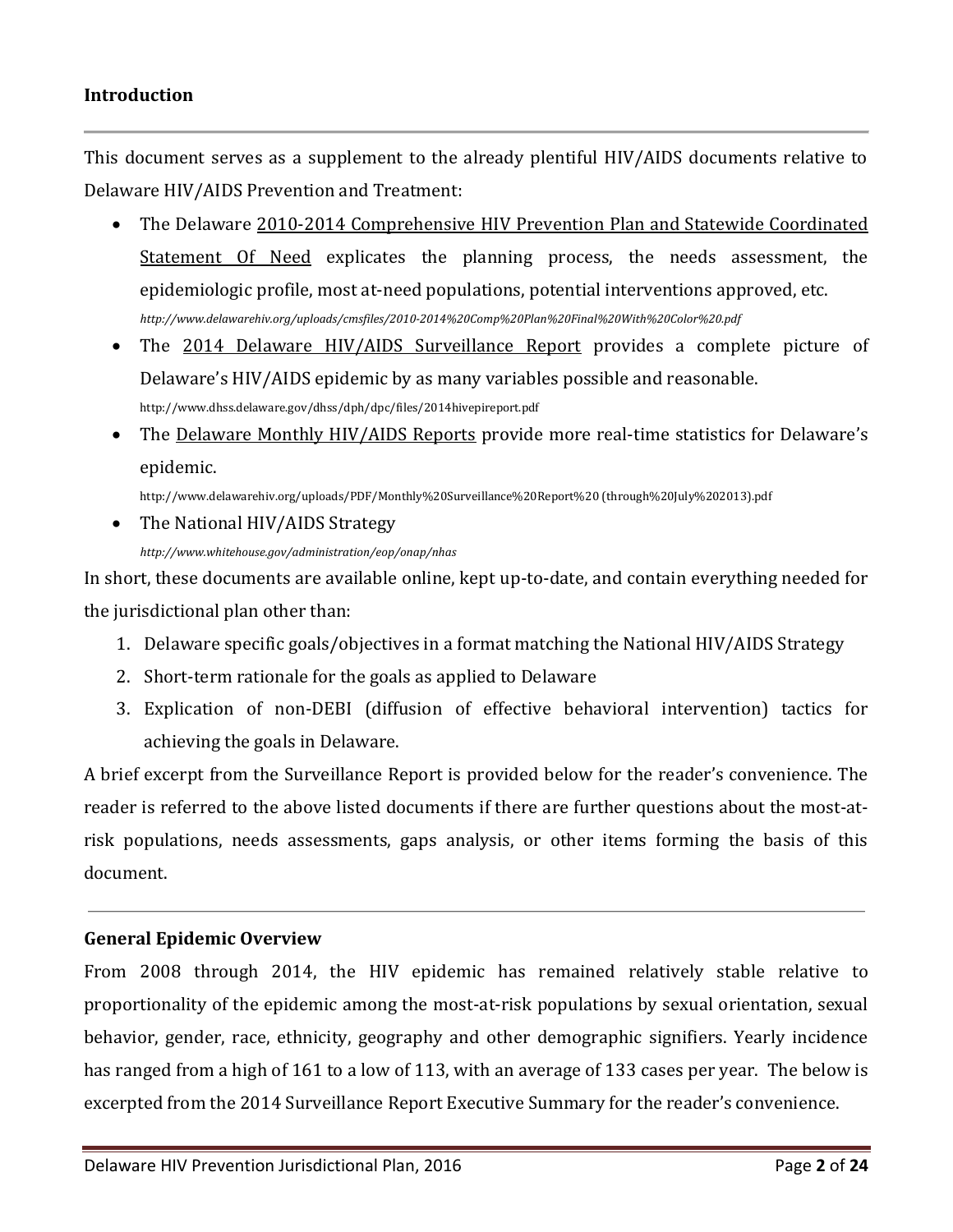As of 2013, a total of 3,560 Delawareans were known to be living with Human Immunodeficiency Virus (HIV) of which 2,227 had progressed to Acquired Immune Deficiency Syndrome (AIDS). In that same year, the cumulative number of HIV/AIDS cases ever diagnosed in Delaware reached 5,650. As noted in the CDC, HIV/AIDS Surveillance Report of 2012, Delaware's HIV incidence rate (16.3 per 100,000) was the 11th highest in the United States and the AIDS incidence rate (11.8 per 100,000) ranked seventh highest in the nation. The five year average number of new infections diagnosed in Delaware currently stands at 131 cases per year (2009-2013).

The distribution HIV cases in Delaware mirrors county-level population distribution. New Castle County – the most populous of Delaware's three counties – has the largest number of cases with most confined to the densely populated Wilmington metropolitan area. There exists a disparity. While Wilmington comprises 14% of the New Castle County population, it accounts for 40% of the county's individuals living with HIV/AIDS.

Males account for the majority (71%) of HIV/AIDS cases diagnosed in Delaware.

African-Americans are disproportionately affected by the HIV/AIDS burden. Twenty-one percent of Delaware's total population is African-American but this group accounts for 66% of all HIV/AIDS cases ever diagnosed in the state. This racial disparity is more pronounced in Delaware compared to the general U.S population, and persists even when HIV and AIDS are considered separately. African-Americans account for 38% of all male AIDS cases living in the U.S., but 56% of all male AIDS cases living in Delaware. Similarly, African-American women comprise 61% of all female AIDS cases living in the U.S., but nearly 75% of all female AIDS cases living in Delaware. Consistent with U.S. trends, the majority (62%) of HIV/AIDS cases ever reported in Delaware were among adults aged 30-49. Fewer than 4% were reported among adults age 60 and older. Pediatric HIV/AIDS (defined as disease in children under 13 years of age) account for 1% of cases ever reported in Delaware (consistent with general U.S figures). Legislation requiring testing of all expectant mothers for HIV and active identification and referral for treatment of any HIV infected mothers has been effective. Only two infected infants have been born in Delaware in the past 10 years.

Among new HIV infections diagnosed in Delaware in 2013, the largest proportion (45%; N=53) were attributable to men who have sex with men (MSM). Heterosexual transmission and injection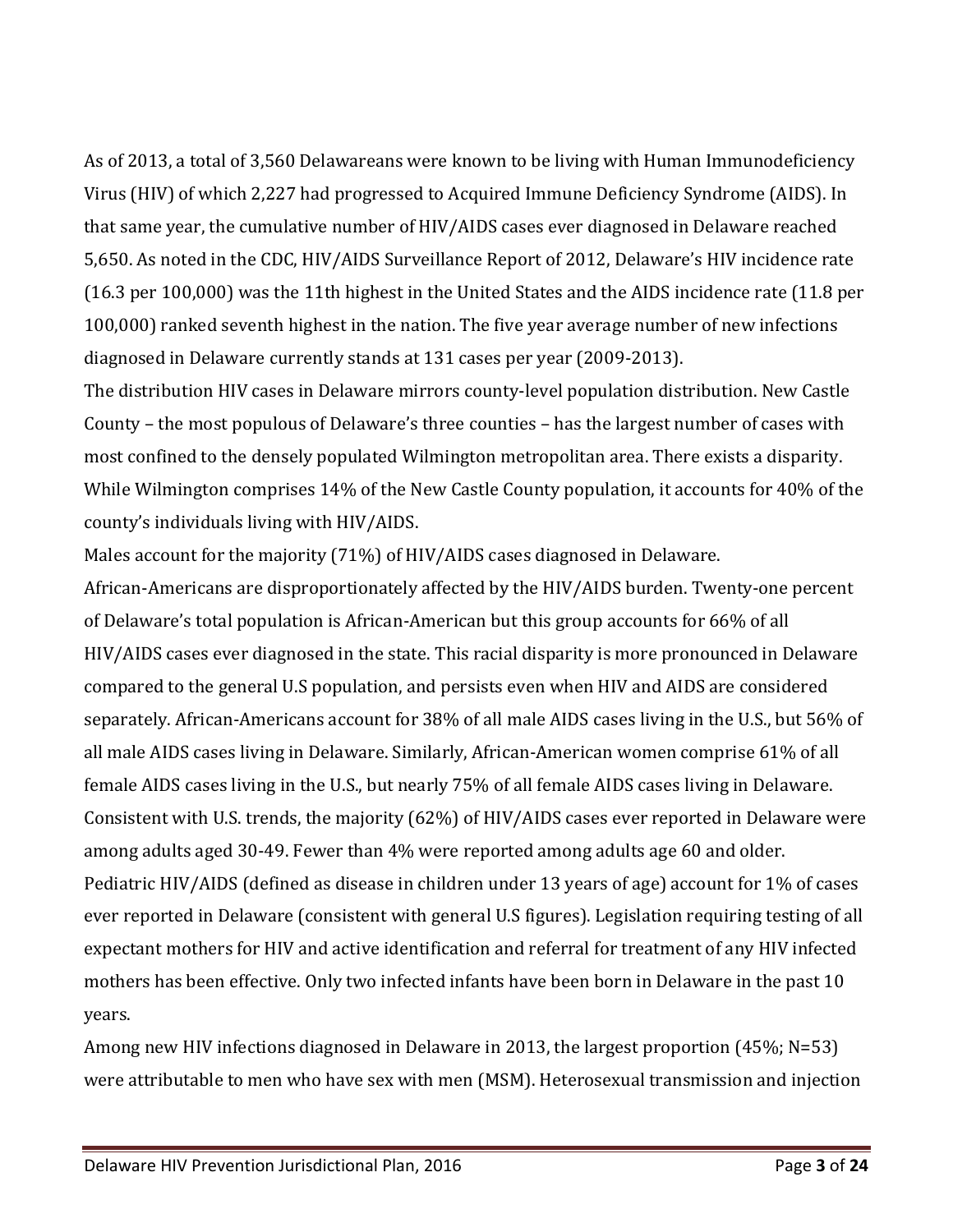drug use (IDU) accounted for  $34\%$  (N=40) and  $8\%$  (N=9), respectively while  $4\%$  (N=5) were attributable to both MSM and injection drug use. 10% (N=12) fell into the "Other Risk" or "No Risk Identified" behavioral categories. (*Delaware Health and Social Services, Division of Public Health 2014 Delaware HIV/AIDS Report* 2)

Exposure rates are similar in New Castle County between heterosexual (34%), MSM (31%) and IDU (26%). In Kent County the rates are heterosexual (38%), MSM (32%) and IDU (16%). In Sussex County exposure is predominantly MSM (51%)

From 1981 through December 2013, 2,346 Delawareans with AIDS died. In the past two decades, the survival of those living with AIDS has increased significantly as has the slowing of progression from HIV to AIDS. Earlier diagnoses of HIV infection and advances in medical management have all contributed to the marked improvements in HIV/AIDS quality of life and survival rates.

#### **Race/Ethnicity**

As stated above, Delaware's HIV/AIDS epidemic disproportionately affects the African-American population. Males account for most cases within each race category (i.e., Caucasian, African-American, Hispanic, and Other).

**Figure 1:** Delaware HIV/AIDS cases, by race and gender, 1981-2013 (N=5,650)

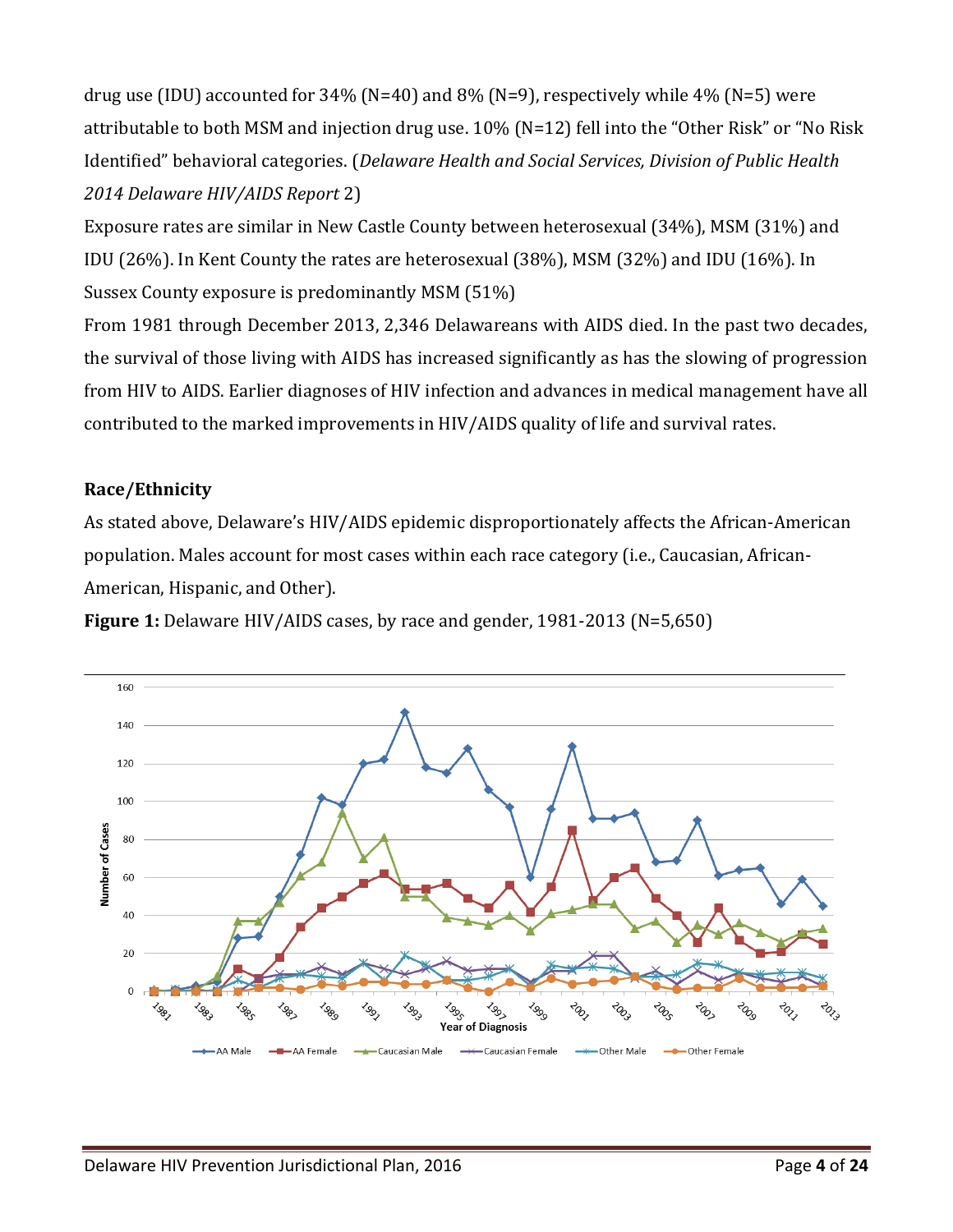## **Mode of HIV Transmission**

Patterns of HIV transmission may shift over time and the predominant mode of transmission in Delaware at the beginning of the HIV/AIDS epidemic (1981-1994) differs from current patterns of disease transmission.

In 1993, 49% of HIV/AIDS cases diagnosed among Delawareans were attributable to IDU. This percentage has fallen to 8% in 2013. Matter of fact, by 2007, cases of transmission via needle sharing was on par with the number of cases attributed to 'no identified risk' (under 10 cases/year) with slight increases in following years thought to be due to increased testing among highest-risk needle users enrolled in Delaware's Needle Exchange Program (implemented in 2007). New cases among IDU have remained relatively low post 2007.

The proportion of Delaware's HIV/AIDS cases diagnosed among men who have sex with men (MSM) in 2013 is 44%. MSM as a risk factor has been resurgent since 1999 and is currently the highest ranking risk factor for HIV infection in Delaware.

In Delaware, the percentage of cases attributable to heterosexual contact increased from 1985 until 2004. Since 2004, HIV infections attributable to heterosexual contact has decreased significantly.

It is not unusual for cases that were attributable to one risk factor to be later re-assigned to a different risk category if it is determined that the sexual partner who has HIV/AIDS is also an IDU and/or a bisexual.

Cases attributable to "other modes of transmission" include perinatal exposure, transfusion recipients, and those infected from working in a healthcare or laboratory setting. Cases representing "other modes of transmission" account for a very small percentage of all HIV/AIDS cases in the state.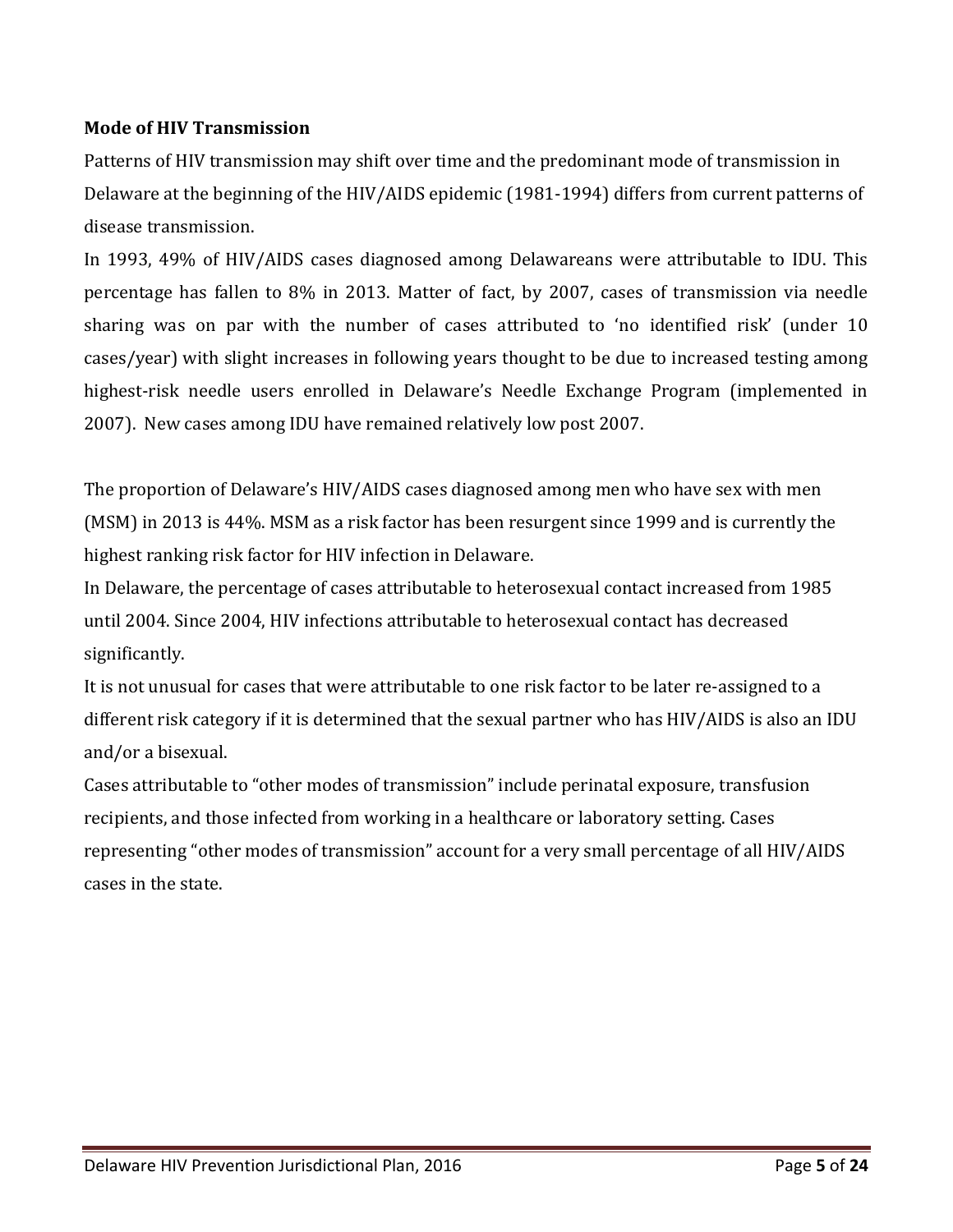



Though there have been fluctuations in actual number of new cases in each risk category/ population, the most at-risk populations for HIV infection in Delaware have remained stable for the last 10 years and have remained overwhelmingly:

- 1. African American Men that share needles and/or have sex with men.
- 2. Caucasian MSM
- 3. African American Women heterosexual partners of 1 & 2 above.

Geographically, the distribution remains stable as well. In order of prevalence and incidence:

- 1. New Castle County (Wilmington) represents ~65% of the epidemic in any given year.
- 2. Sussex County  $\left(\sim 20\% \right)$
- 3. Kent County  $(\sim 15\%)$

Further specificity about Delaware's epidemic may be found in the documents referenced on page 2.

**NOTE**: As Delaware's epidemic has remained relatively stable relative to populations affected, we engage in a 5-year planning process with yearly updates. The next Comprehensive HIV Prevention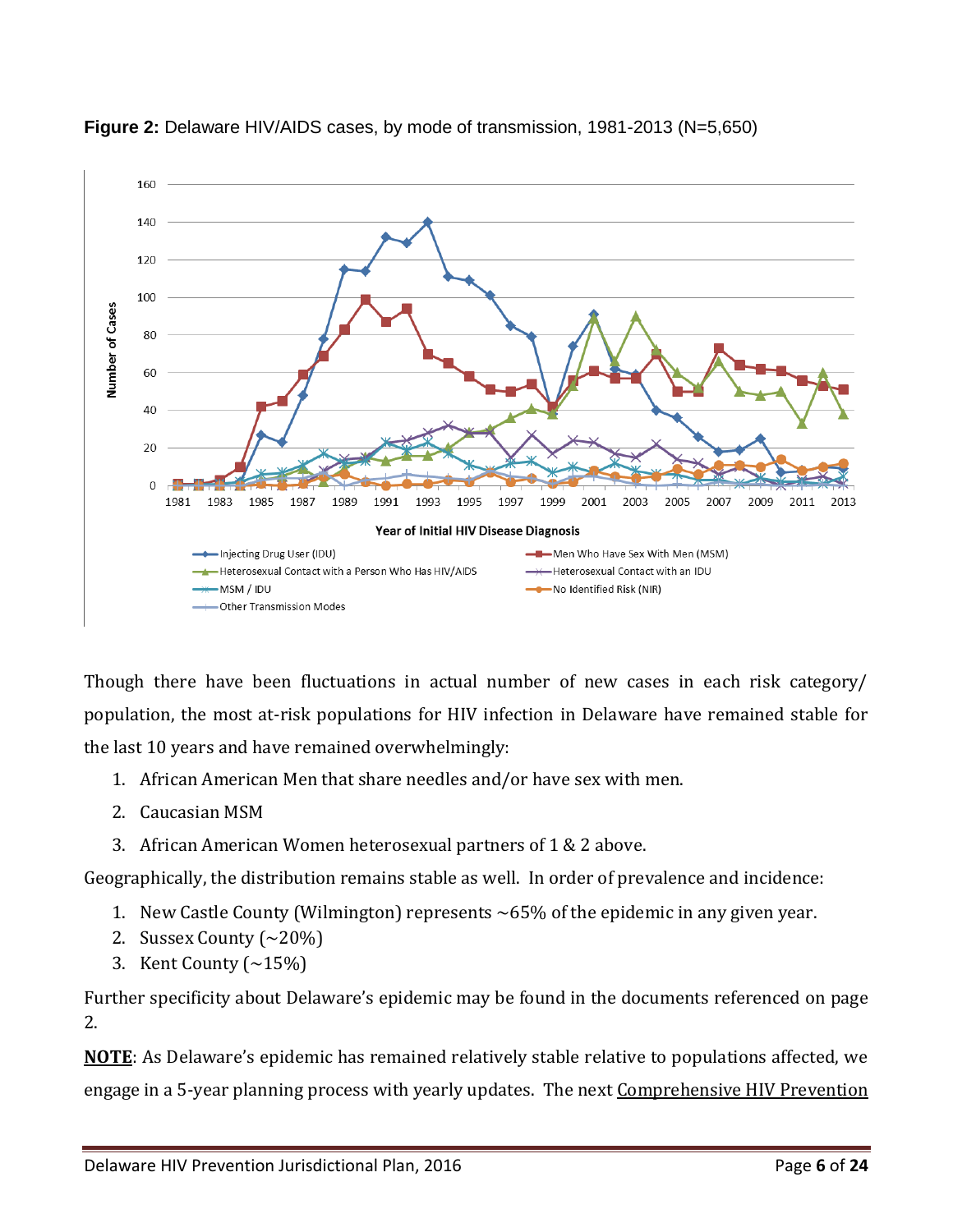Plan and Statewide Coordinated Statement of Need will be for the years 2017-2021. The Jurisdiction Plan will be updated to match.

#### **National HIV/AIDS Strategy (NHAS)**

There are three primary goals for the NHAS:

- Reducing HIV incidence
- Increasing access to care and optimizing health outcomes
- Reducing HIV-related health disparities

These three goals are addressed at a high-level emphasizing the following themes familiar to anyone working in HIV/AIDS for any length of time. Paraphrased, they are:

- 1. Get services to those that need them most (Proper Targeting of Services)
- 2. Use the most cost effective interventions reaching the greatest number of people for the least amount of money to the greatest effect. (Scalability, Research-based and/or Evaluated, Culturally Sensitive)
- 3. Ensure everyone in need has the same, high-quality access to needed services. (Eliminate Disparities)

Recommended strategies include (those relevant to CDC Funded HIV Prevention Cooperative Agreement in Delaware are bolded):

**Abstinence from [high-risk] sex or drug use** 

Drug treatment programs are underfunded on the national and state levels. Wait times for enrollment are excessive in most jurisdictions and available services are well below demand, as incarceration of addicts is a higher priority than treatment, both nationally and locally. This is beyond the scope of the HIV Prevention Cooperative Agreement and the funding provided through it. Referral to existing programs that are enrolling new clients will remain a high priority – as they exist.

**HIV Screening Programs** 

This is a priority service of Delaware HIV Prevention. However, as funding continues to decrease, supporting this activity will pose challenges (i.e. decrease existing contracts with CBO's, decrease the number of HIV testing kits provided to Title X agencies).

#### **Condom Availability**

This is less evidence-based than other recommended interventions, but it seems rational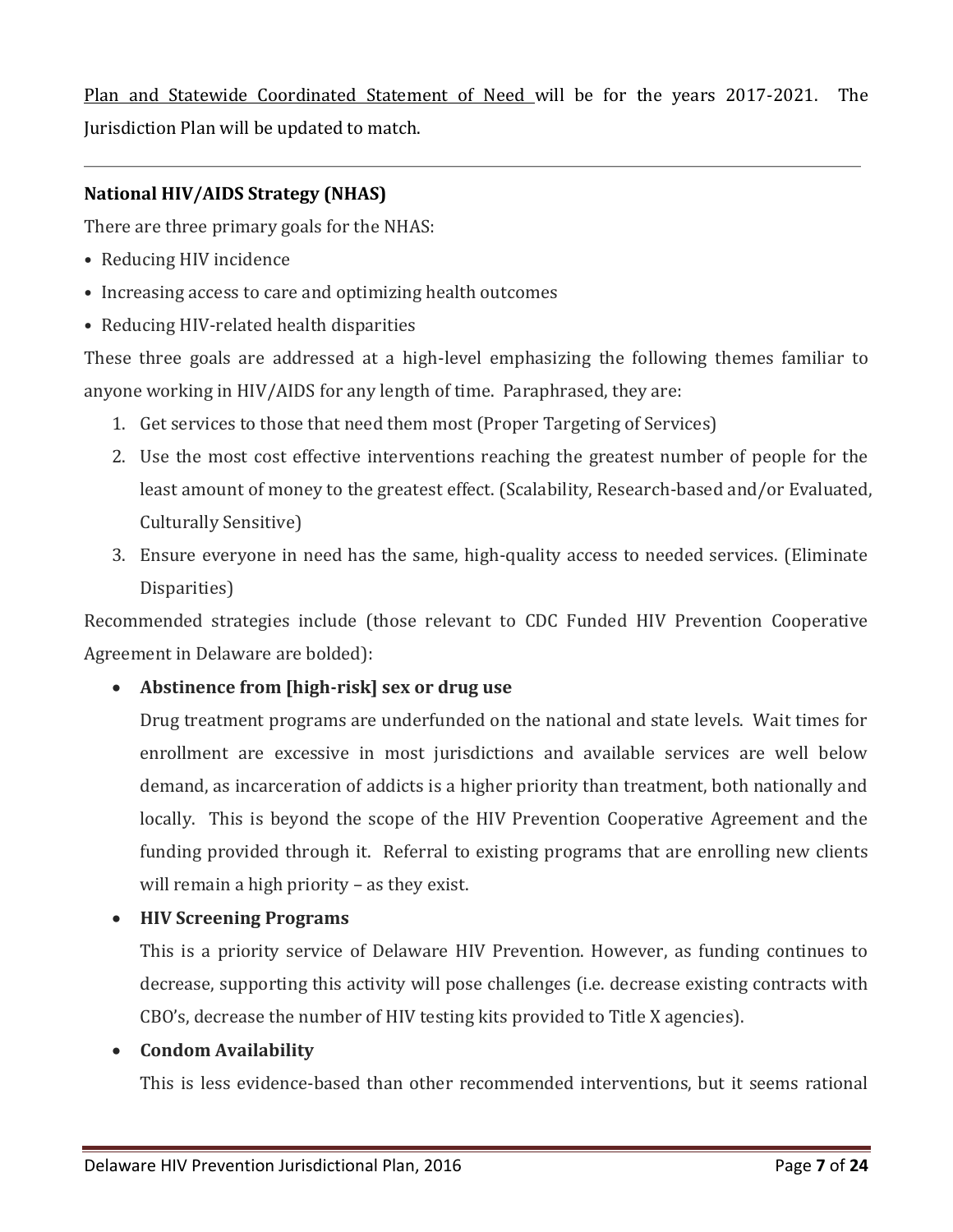and morally appropriate to provide those at highest-risk with free access to the tools to modify sexual behaviors in the recommended ways.

This is a priority activity of Delaware HIV Prevention and is possible within current budget levels.

## **Access to sterile needles and syringes**

This is not permitted with federal funds at present and has no relevance to the HIV Prevention Cooperative Agreement. However, the HIV Prevention office manages the contract with Brandywine Counseling for syringe exchange services.

Delaware State funding supports Needle Exchange for Wilmington and those able to access the service in Wilmington.

## **HIV Treatment**

Connection of HIV infected individuals discovered through HIV Prevention Cooperative Agreement programs is a priority of those programs and will remain a high priority.

Connection of those discovered outside of programs funded by the Delaware HIV Cooperative Agreement remains a cooperative effort between HIV prevention, HIV surveillance, and DE STD program – and will remain a priority activity.

Provision of treatment services remains the domain of Ryan White.

## **Educate all Americans about the threat of HIV and how to prevent it.**

o Utilize evidence-based social marketing and education campaigns Delaware HIV Prevention Program has made this a priority in past years and will retain it as a primary function of the program to the extent that shrinking funding allows.

# o Promote age-appropriate HIV and STI prevention education for all Americans

This remains a priority activity for all funded intervention of the HIV Prevention Program.

It is recommended that HIV education be integrated into all educational environments, but it is out of the scope of the funding available and the effective actionable sphere of influence of the HIV Prevention Program to influence school curricula choices in DE. This will remain the purview of the DOE (Department of Education) and individual school districts and the School-based Wellness Center Programs.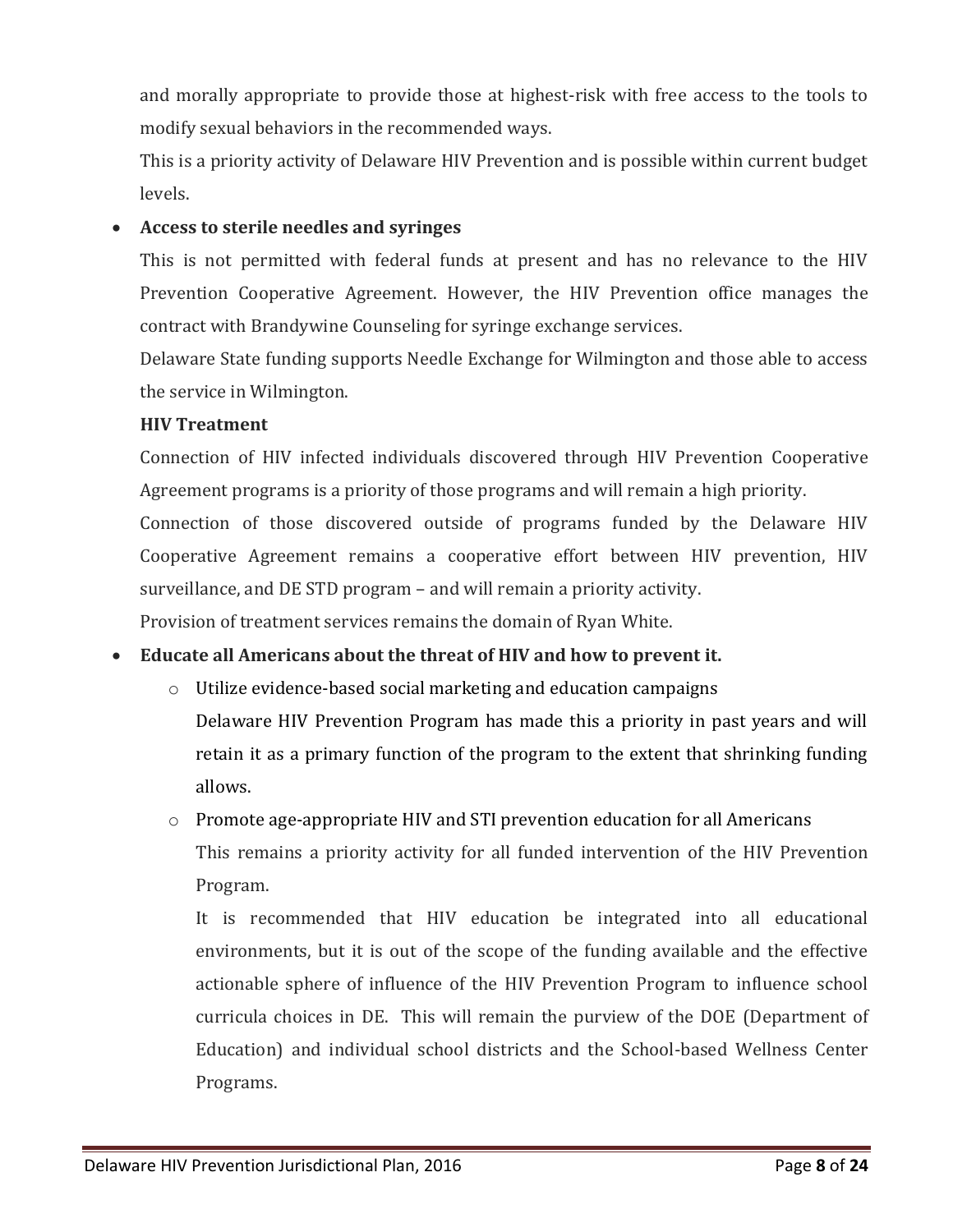**Establish a seamless system to immediately link people to continuous and coordinated quality care when they are diagnosed with HIV**.

This is and will continue to be a priority activity of the HIV prevention interventions funded under the HIV Prevention Cooperative Agreement.

- $\circ$  Promoting quality referral services among all other venues in which diagnosis of HIV may occur remains a high priority of the HIV Prevention program. This is actualized as a cooperative effort between HIV surveillance, HIV treatment, HIV Prevention and STD services.
- o Take deliberate steps to increase the number and diversity of available providers of clinical care and related services for people living with HIV. This is the domain of Ryan White and private service providers and out of the scope of HIV Prevention Cooperative funding.
- Support people living with HIV with co-occurring health conditions and those who have challenges meeting their basic needs, such as housing.

This is the domain of Ryan White and private service providers and out of the scope of HIV Prevention Cooperative funding.

- Reduce HIV-related mortality in communities at high risk for HIV infection.
	- o Ensure HIV+ Delawareans have access to treatment services and work to reconnect those who fall out of care.
- Adopt community-level approaches to reduce HIV infection in high-risk communities.
	- o **Establish pilot programs that utilize community models**.

This has been and remains a priority activity for Delaware HIV Prevention.

o Measure and utilize community viral load

This is a function of treatment and not in the scope of HIV Prevention Cooperative Agreement or the funding it provides to Delaware.

o **Promote a more holistic approach to health**

This remains a routine part of HIV Prevention Programs.

- **Reduce stigma and discrimination against people living with HIV.**
	- o Engage communities to affirm support for people living with HIV This is not implementable or measurable as defined as 'encouraging communities to take responsibility for having a nonjudgmental support for those with HIV'. This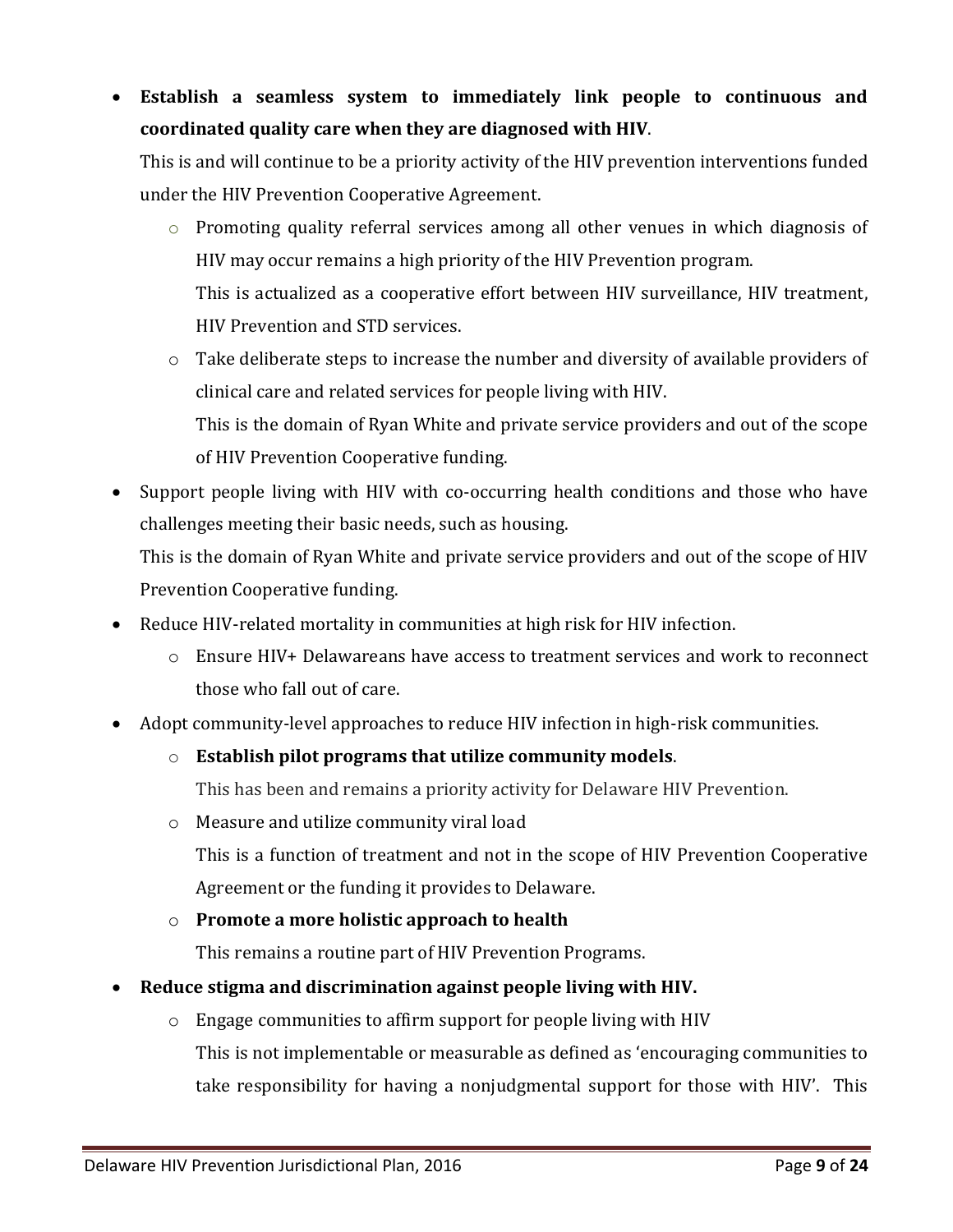crossed too many lines of religious, social, cultural, moral, and legal thought and feeling to be addressed by the funding provided for HIV Prevention in DE.

## o **Promote public leadership of people living with HIV**

The program routinely works with Delaware HIV Consortium, community entities, cooperative programs, etc. to include those with HIV that wish to and have capacity to participate in leadership roles and this will remain a priority.

## o **Promote public health approaches to HIV prevention and care**

HIV Prevention routinely works with community groups, interested individuals, legislators, etc. to pass laws supporting HIV prevention/treatment work. This will remain a priority.

o Strengthen enforcement of civil rights laws

Defined as a function of the federal government and not in the scope of the Cooperative Agreement.

#### **PLAN OF ACTION, GOALS AND OBJECTIVES BASED ON THE PRECEDING**

While the National HIV/AIDS Strategy (NHAS) does not take into account individual jurisdictional funding levels or parse out which activities might be most appropriate for the local funding reality, this document must do so. Additionally, the Funding Opportunity Announcement (FOA) for the HIV Prevention Cooperative Agreement has very specific guidelines relative to how CDC wants to implement programs relative to their interpretation of the guidance.

The following section of this document addresses program activities that are supported by NHAS, are included in the FOA, and are possible, scalable and sustainable within the funding levels provided to Delaware to fight HIV. This leads to the following programs in Delaware, in order of priority:

- 1. HIV Screening Services
- 2. Prevention for Positives
- 3. Condom Distribution
- 4. Policy/legislative efforts
- 5. Planning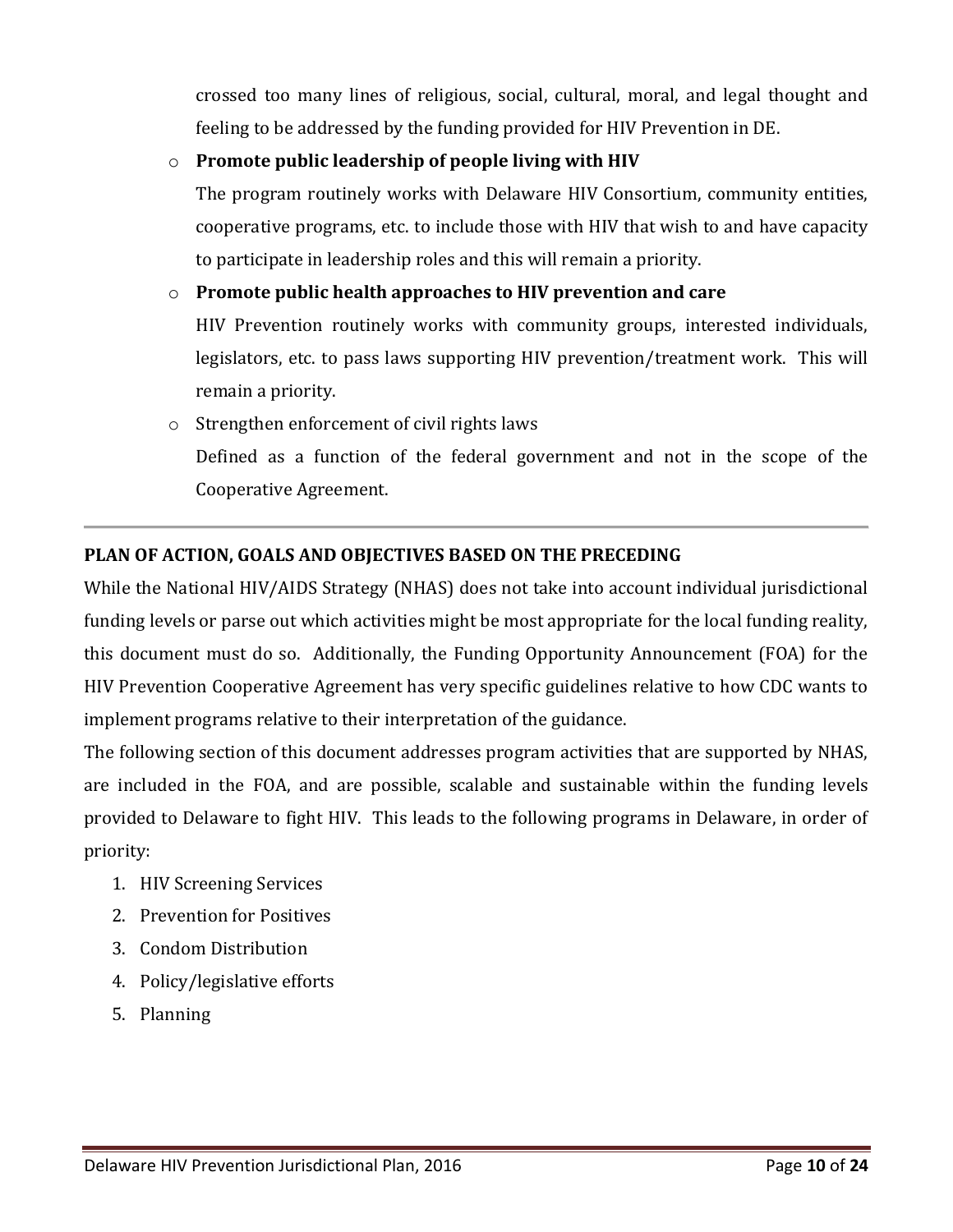#### **HIV SCREENING SERVICES**

The services are funded solely through the HIV Prevention Cooperative Agreement (HPCA) are provided by several CBOs and public health clinics throughout the state. In all cases other than CBOs, the services are provided by collaboration with other programs that fund the services to a much greater extent than the HPCA. In Sexual Wellness Clinics (STD/FP), Women's Health Clinics, Federally Qualified Health Centers, Drug and Alcohol Treatment Centers and other cooperative programs, the funding for personnel, space, record keeping, etc. are provided by other funding sources: Title X, OPA, SAMHSA, STD and other federal grants. Funds from the CDC HPCA have typically funded training, kit supplies, problem solving/QA, program objective/performance management and database access for HIV CTR services.

As funds have been reduced in the CDC HPCA, most routine quality assurance, services management, kit purchase/ inventory control and almost all other functions needed to continue the service has been assumed by the primary funding agency/program staff. CDC HPCA funded prevention program staff retain training of counselors, database access and QA for CTR services, non-routine quality event assistance, counselor skills assessments and general SOP guidance.

As the funding continues to be cut through 2016, as the Affordable Care Act is implemented and as the move to encourage HIV screening throughout routine care – the HIV CTR system will have to adapt to support these transitions as much as possible. It must not be forgotten, however, that the ACA will still not reach all of those at greatest need/risk or provide them a medical home. So, dwindling HIV prevention funding must focus services most on those vulnerable populations, neighborhoods, and programs that may not see immediate benefit from ACA implementation.

HIV screening numbers that are reported directly to (are funded by in whole or in part by) the HIV Prevention Program/HPCA have remained relatively steady for nearly a decade – sometime ranging by +-1,000 tests year to year, despite significant investment in statewide cable TV advertising/Social marketing. In recent years, despite this relative steady testing rates, the majority of new positives have been reported from private medical providers – and 50%+ of those newly diagnosed for HIV still are AIDS defined within 24 months. This is not necessarily bad news or indication that the programs are not working. In fact the opposite might be true.

The success of specialized screening programs at reaching their high-risk populations with screening services, diagnosing HIV infection, and connecting the clients to care may have accounted for the majority of the decline in cases since 2001, leaving the private sector to assume a larger portion of reported new cases by default. It is not possible to know, unequivocally, what has led to the current situation. However, it would be remiss of the program to not capitalize on it and boost the transition to routine medical testing while maintaining services to the most-at-risk without medical homes.

It is also necessary, due to predicted continuing funding cuts, to find ways to save funds while accomplishing this.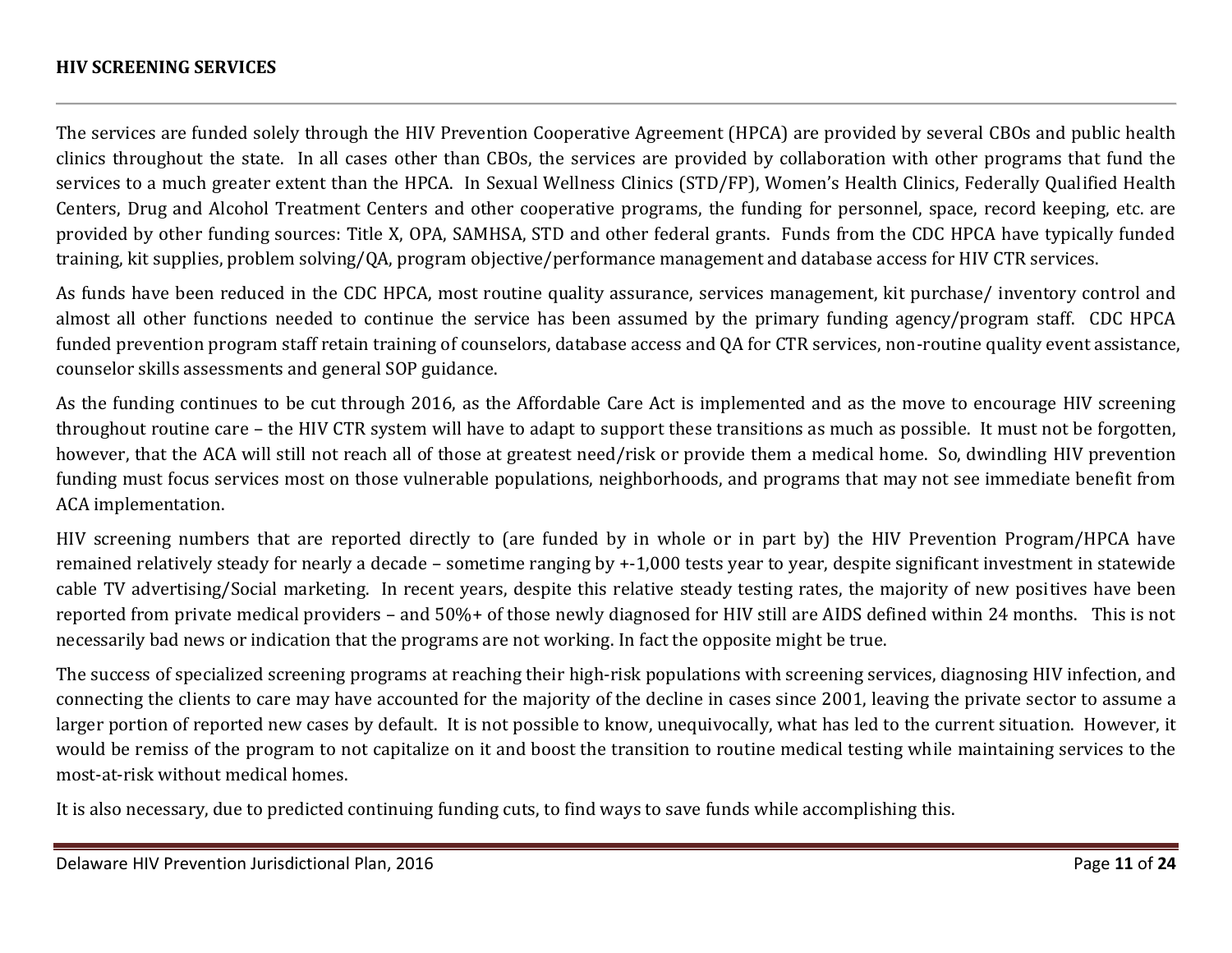# **HIV TESTING IN NON MEDICAL SETTINGS**

|  | <b>GOAL 1</b> : Maintain current levels of HIV screening among highest-need populations throughout 2016 (goal: 3,000 tests) |  |  |  |
|--|-----------------------------------------------------------------------------------------------------------------------------|--|--|--|
|--|-----------------------------------------------------------------------------------------------------------------------------|--|--|--|

| Objective                                                                                                                                                                                                            | Rationale/Strategy                                                                                                                                                                                                                                                                                                                                                                  | Responsible | Potential<br>Partners                                                                   | Date                          | Progress                                                                                                                                                                                                                                                                                                                                                                                                                                                                                                                                                                                                              |
|----------------------------------------------------------------------------------------------------------------------------------------------------------------------------------------------------------------------|-------------------------------------------------------------------------------------------------------------------------------------------------------------------------------------------------------------------------------------------------------------------------------------------------------------------------------------------------------------------------------------|-------------|-----------------------------------------------------------------------------------------|-------------------------------|-----------------------------------------------------------------------------------------------------------------------------------------------------------------------------------------------------------------------------------------------------------------------------------------------------------------------------------------------------------------------------------------------------------------------------------------------------------------------------------------------------------------------------------------------------------------------------------------------------------------------|
| Continue to collaborate with<br>Community-Based Organizations<br>under contract with DPH on HIV<br><b>Counseling and Testing protocols</b><br>and data submission. Maintain<br>2015 testing goals for each<br>agency | Funding for HIV<br>Prevention services<br>has decreased 52%<br>over the last five years.<br>Testing goals will<br>remain at current<br>levels                                                                                                                                                                                                                                       | <b>DPH</b>  | <b>AIDS Delaware</b><br>Camp<br>Rehoboth<br><b>Beautiful Gate</b><br>Outreach<br>Center | <b>By December</b><br>31,2016 | Contracts and testing goals<br>are in place for 2015.<br>Renegotiate contracts in late<br>2015 for next calendar year                                                                                                                                                                                                                                                                                                                                                                                                                                                                                                 |
| Collaborate with the Bureau of<br>Health Equity and the Ryan White<br>program on HIV testing in the<br>City of Wilmington                                                                                            | The city has the<br>highest prevalence<br>and incidence of HIV in<br>the State and the<br>majority of its<br>population is racial<br>minorities.<br>Delaware's HIV<br><b>Prevention Program</b><br>(HPP) will partner<br>with the Bureau of<br>Health Equity and the<br><b>Ryan White Program</b><br>to address the high<br>prevalence of<br>HIV/AIDS in the City of<br>Wilmington. | <b>DPH</b>  | Bureau of<br><b>Health Equity</b><br>Ryan White<br>program                              | By December<br>31,2016        | The Bureau of Health Equity<br>submitted a grant application<br>on 5/20/2015. Within the<br>application, funding will be<br>allocated to contract with two<br>agencies to offer HIV testing.<br>HIV Prevention is prepared to<br>offer HIV CTR training,<br>technical assistance, and<br>quality assurance to the CBOs<br>and capture testing data in<br>Evaluation Web.<br>The Ryan White program is<br>also seeking approval from<br>HRSA to fund one agency to<br>offer HIV testing in<br>Wilmington. The HIV<br>Prevention program will<br>assist as stated above. Data<br>will be captured in Evaluation<br>Web. |
|                                                                                                                                                                                                                      |                                                                                                                                                                                                                                                                                                                                                                                     |             |                                                                                         |                               |                                                                                                                                                                                                                                                                                                                                                                                                                                                                                                                                                                                                                       |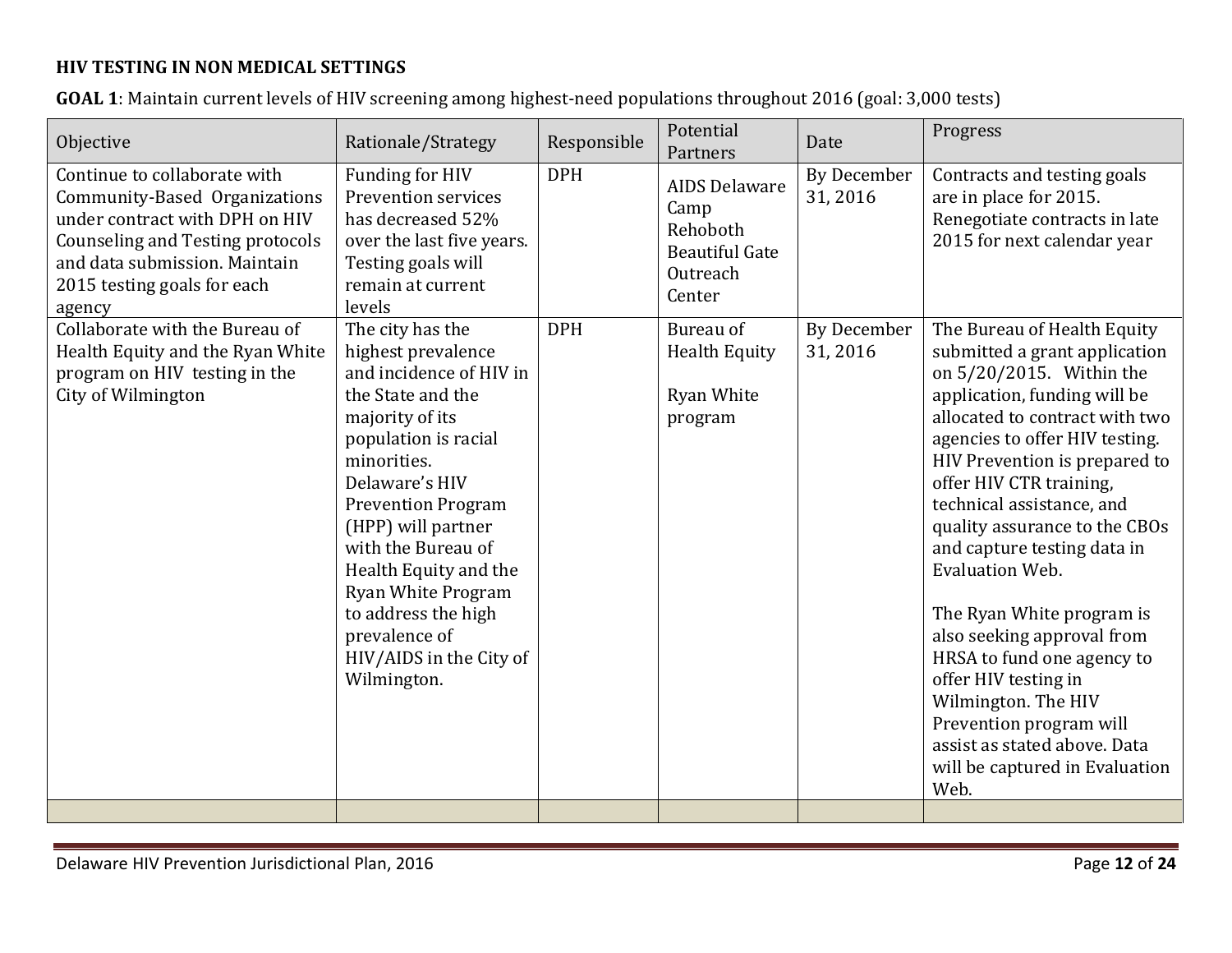| Objective                                                                                                                 | Rationale/Strategy                                                                                                                                                                                          | Responsible | Potential<br>Partners                                                            | Date                    | Progress                                                                    |
|---------------------------------------------------------------------------------------------------------------------------|-------------------------------------------------------------------------------------------------------------------------------------------------------------------------------------------------------------|-------------|----------------------------------------------------------------------------------|-------------------------|-----------------------------------------------------------------------------|
| <b>Request Capacity Building</b><br>Assistance (CBA) for those CBOs<br>that fail to reach 1% positivity<br>goals for 2015 | Achieving a 1%<br>positivity rate can be<br>challenging for our<br><b>CBOs. Requesting</b><br>technical assistance<br>from CDC is highly<br>recommended if an<br>agency is struggling to<br>reach this goal | <b>DPH</b>  | AIDS Delaware<br><b>Beautiful Gate</b><br>Outreach<br>Center<br>Camp<br>Rehoboth | By December<br>31, 2016 | Will request CBA through<br>CDC's CRIS system if<br>warranted in early 2016 |
| Analyze HIV targeted testing data<br>in Evaluation Web                                                                    | <b>Evaluation Web</b><br>captures risk<br>information for all<br>clients being tested.<br>This data needs to be<br>evaluated to ensure<br>CBOs are targeting the<br>appropriate clients                     | <b>DPH</b>  | AIDS Delaware<br>Beautiful Gate<br>Outreach<br>Center<br>Camp<br>Rehoboth        | By December<br>31, 2016 | Data analysis will start in the<br>fall of 2015 and extend into<br>2016     |

| GOAL 2: Assist CBOs with targeted testing methodologies and adherence to CDC's mandated 1% positivity rate |  |  |
|------------------------------------------------------------------------------------------------------------|--|--|
|                                                                                                            |  |  |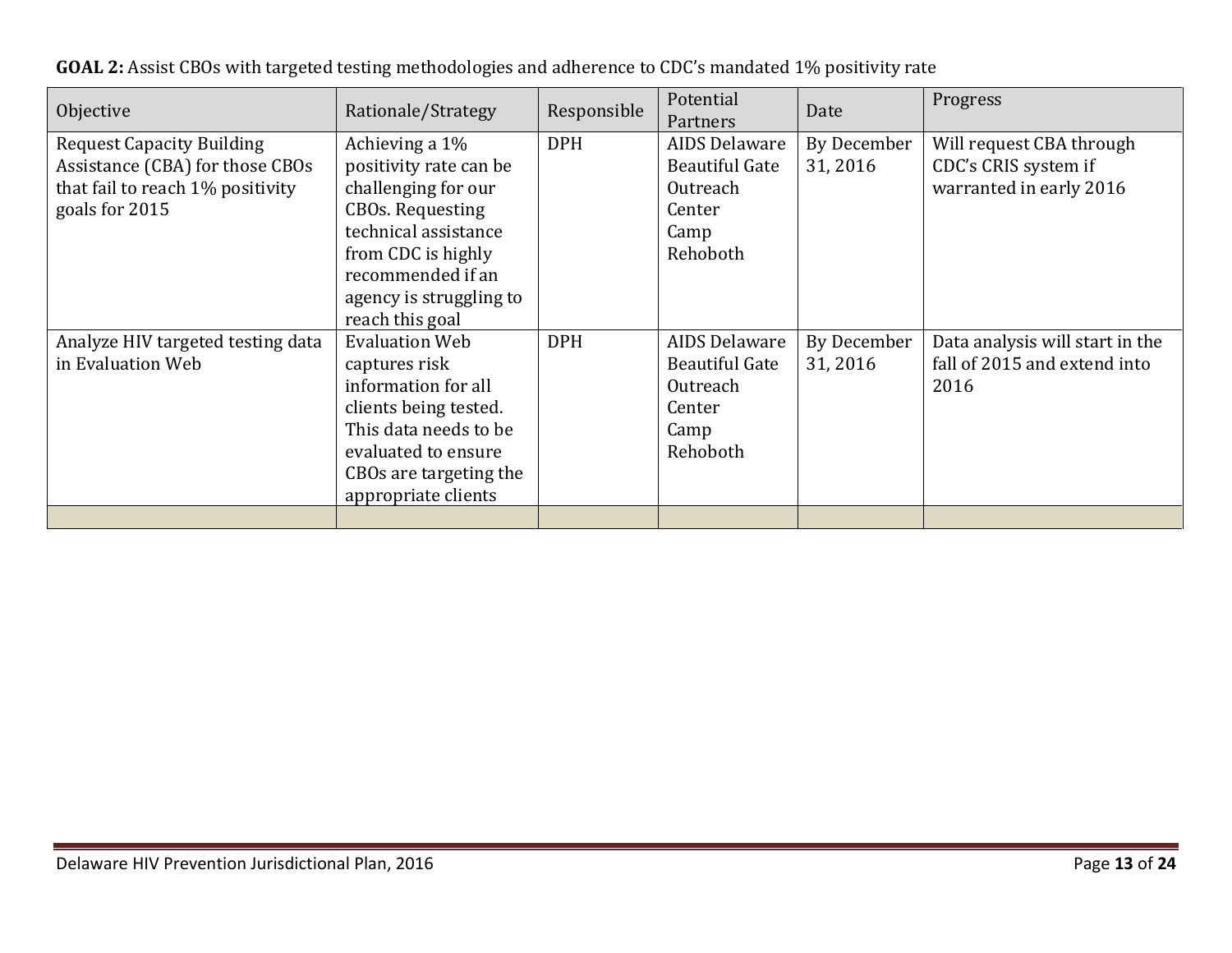#### **HIV TESTING IN MEDICAL SETTINGS**

**Goal 3:** Maintain current levels of HIV screening among contracted providers of CTR services for DPH, Title X, School Based Health Centers, or any of DPH's other service partners under contract or MOU throughout 2016 (goal: 6,000 tests)

| Objective                                                          | Rationale/Strategy                                                                                                                                                                                                                                     | Method                                                                                         | Responsible | Potential<br>Partners | Date                   | Progress                                                                                                                                                                                                        |
|--------------------------------------------------------------------|--------------------------------------------------------------------------------------------------------------------------------------------------------------------------------------------------------------------------------------------------------|------------------------------------------------------------------------------------------------|-------------|-----------------------|------------------------|-----------------------------------------------------------------------------------------------------------------------------------------------------------------------------------------------------------------|
| Align kit funding<br>with agencies who<br>identify HIV+<br>clients | <b>HIV Prevention allocates</b><br>roughly 10% of its funding<br>for HIV testing kits. Kits are<br>provided to various medical<br>agencies for HIV testing and<br>referral. Kits should be<br>provided to those agencies<br>that identify HIV+ clients | Give priority to<br>those testing<br>agencies that<br>consistently<br>identify HIV+<br>clients | <b>DPH</b>  | <b>DPH</b><br>Title X | By December<br>31,2016 | In June 2015,<br>the program no<br>longer provides<br>HIV kits to the<br>Univ. of DE.<br>That program<br>has never<br>identified a<br>$HIV+$ client in 5<br>years                                               |
| Implement testing<br>of Delaware's<br>migrant seasonal<br>workers  | DPH does not contract with<br>any agencies to specifically<br>target Delaware's migrant<br>farm worker population                                                                                                                                      | Establish a MOU<br>with Westside<br>Health in Dover                                            | <b>DPH</b>  | Westside<br>Health    | By December<br>31,2016 | A MOU will be<br>established<br>between DPH<br>and Westside<br>Health to offer<br>HIV rapid<br>testing to the<br>migrant<br>seasonal<br>workers within<br>25 camps<br>throughout<br>Kent and Sussex<br>Counties |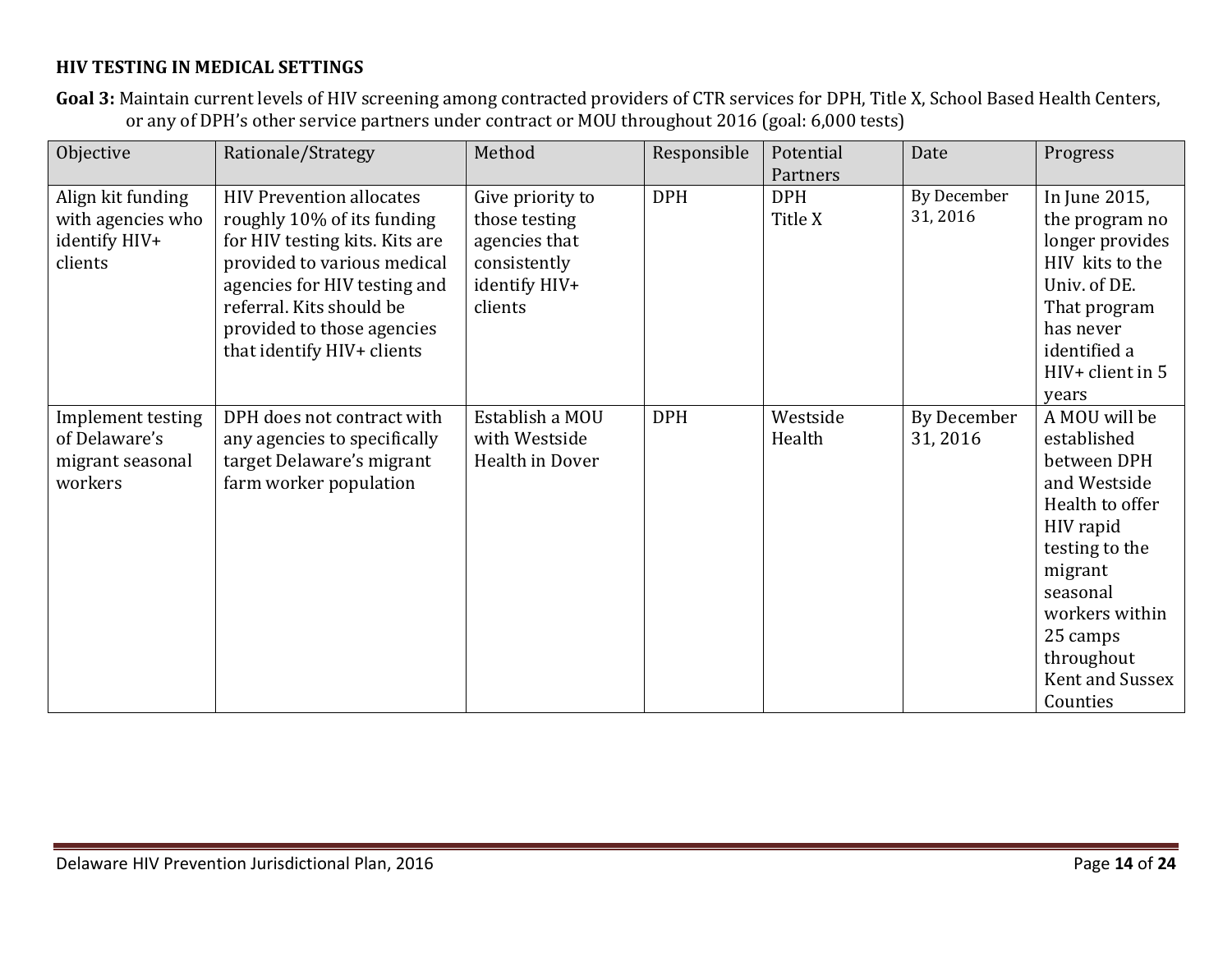| Implement           | HIV testing is available at the | Partner CTR          | <b>DPH</b> | To be        | By December | Negotiate CTR   |
|---------------------|---------------------------------|----------------------|------------|--------------|-------------|-----------------|
| targeted testing in | State Service Center in         | services with a DPH  |            | announced    | 31, 2016    | partner in late |
| Western Sussex      | Seaford however DPH feels       | service provider     |            |              |             | 2015 for next   |
| County              | that there is a need for a      | under contract or    |            |              |             | calendar year   |
|                     | more targeted approach          | MOU to provide       |            |              |             |                 |
|                     | towards HIV testing in          | targeted HIV testing |            |              |             |                 |
|                     | Western Sussex County to        | in Western Sussex    |            |              |             |                 |
|                     | include the areas of 19933,     | County               |            |              |             |                 |
|                     | 19973 and 19956                 |                      |            |              |             |                 |
| Collect HIV testing | SAMHSA is currently             | Collaborate with     | <b>DPH</b> | Brandywine   | By December | Agreements are  |
| data from agency    | contracting with Brandywine     | Brandywine           |            | Counseling   | 31, 2016    | in place and    |
| performing          | Counseling to medically         | Counseling on HIV    |            | --Impact Pgm |             | Brandywine      |
| outreach utilizing  | screen individuals for HIV      | data submission      |            | --Cope Pgm   |             | employees will  |
| a mobile van        | and other STDs using a          |                      |            | --Wish Pgm   |             | be trained by   |
| sponsored by        | mobile van. Brandywine has      |                      |            | --Reach Pgm  |             | November 2015   |
| <b>SAMHSA</b>       | agreed to enter testing data    |                      |            |              |             |                 |
|                     | in Evaluation Web               |                      |            |              |             |                 |

**GOAL 4**: Increase the proportion of HIV diagnosed gay and bisexual men, African Americans and Latinos with undetectable viral load by 5%

| Objective                       | Rationale/Strategy    | Responsible | Potential<br>Partners | Date       | Progress                      |
|---------------------------------|-----------------------|-------------|-----------------------|------------|-------------------------------|
| Gather the viral load of        | Assess those who are  | <b>DPH</b>  | <b>HIV</b>            | 12/31/2016 | Collaborated with HIV         |
| Delaware's African American and | virally suppressed by |             | Surveillance          |            | Surveillance on the creation  |
| Latino MSMs who are accessing   | race and transmission |             | and the Ryan          |            | of a treatment cascade.       |
| care in DE                      | mode to gather a      |             | White                 |            | Establish a baseline of viral |
|                                 | baseline              |             | Program               |            | suppression                   |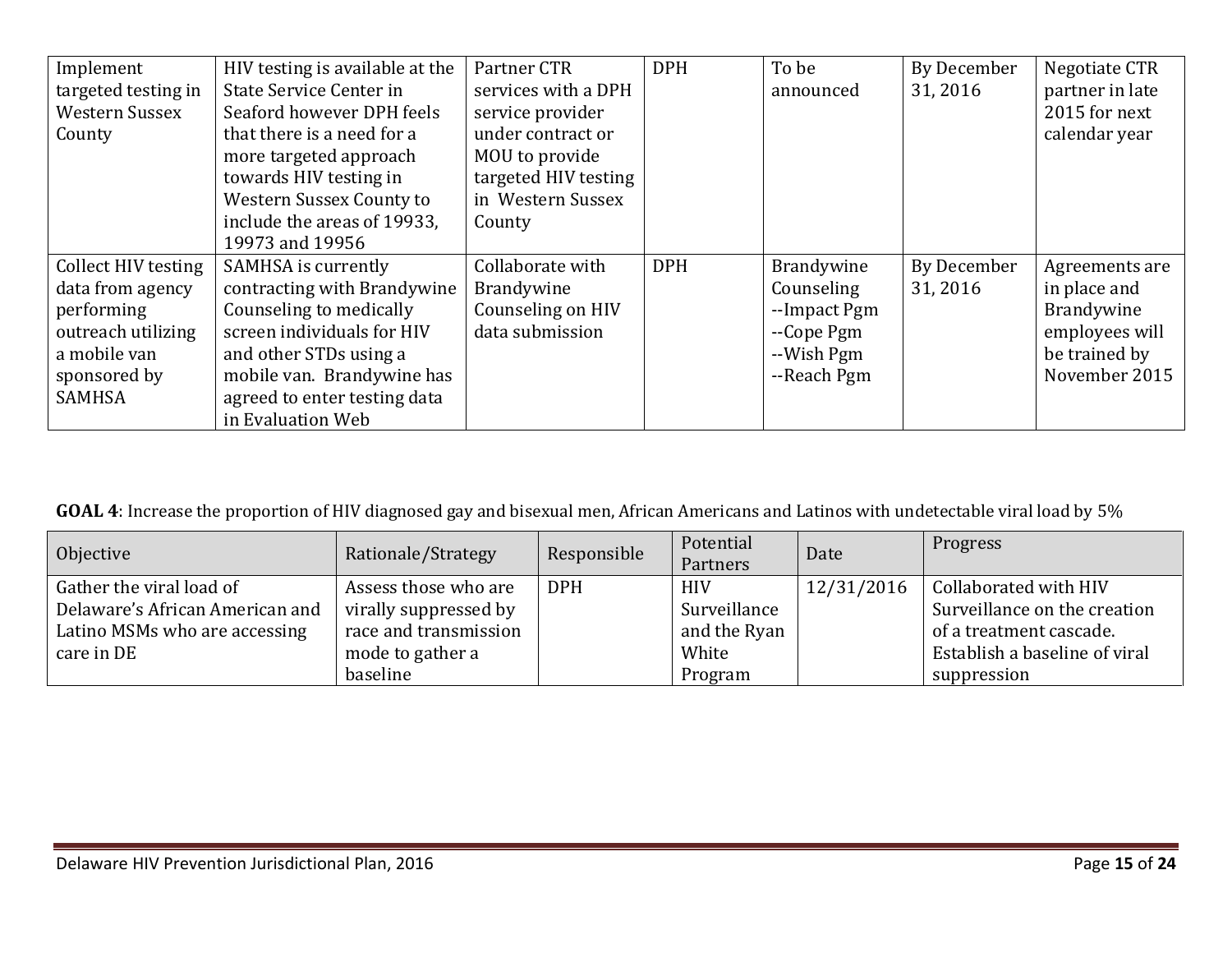| Increase engagement in          | Studies show that      | <b>DPH</b> | <b>HIV</b>    | 12/31/2016 | Collaborate with the Medical   |
|---------------------------------|------------------------|------------|---------------|------------|--------------------------------|
| continuous HIV care and medical | those retained in care |            | Surveillance, |            | Monitoring Project personnel.  |
| compliance with HIV+ AA and     | have the greatest      |            | Ryan White,   |            | During client interviews,      |
| Latino patients                 | chance of viral        |            | Christiana    |            | educate patients on the        |
|                                 | suppression. Key to    |            | Care and      |            | benefits of viral suppression. |
|                                 | this goal will be the  |            | Private       |            | Also, collaborate with AIDS    |
|                                 | continued funding of   |            | doctors'      |            | Delaware and the "Lost to      |
|                                 | the "Lost to Care"     |            | offices       |            | Care" project                  |
|                                 | project. See specific  |            |               |            |                                |
|                                 | program below          |            |               |            |                                |
|                                 |                        |            |               |            |                                |

## **PREVENTION FOR POSITIVES AND HIGH RISK NEGATIVES**

The Program maintains small scale Comprehensive Risk Counseling Services (CRCS) for HIV positives and negatives that are at high-risk for passing or obtaining HIV. CRCS is concentrated in Wilmington and clients are enrolled via treatment provider assessment and referral. The service is highly successful in reducing risk behaviors for those that enroll. A similar, but shorter duration service is provided in Rehoboth Beach. It is a variation of the Mpowerment model of sexual wellness counseling (SWC). Again, for those that enroll, the service is very effective.

These are the only two programs able to reach those most likely to pass or obtain HIV with meaningful counseling and it has proven efficacy in reducing risks. For these reasons and as CRCS and SWC remain a small investment (relative to the program total), total return on investment is likely to be relatively high. We will continue these two critical programs in 2016.

P4P services include Partner Notification (PN) Services provided by DE DPH STD program. PN is part of Delaware state code and DPH regulation, policy and procedure. It is not funded in any way by HIV Prevention funds – with the exception of process and outcome evaluation services provided by DPH HIV Prevention administration. The HIV Prevention evaluator tracks every new HIV+ case reported from any source (private lab, hospital, PCP, surveillance, etc.) to assure successful referral to care and provision/disposition of PN cases. The system has a very high efficacy, is run economically, and of all screening strategies produces the highest yield of HIV+/screenings. There is no plan to change this system, given current funding resources.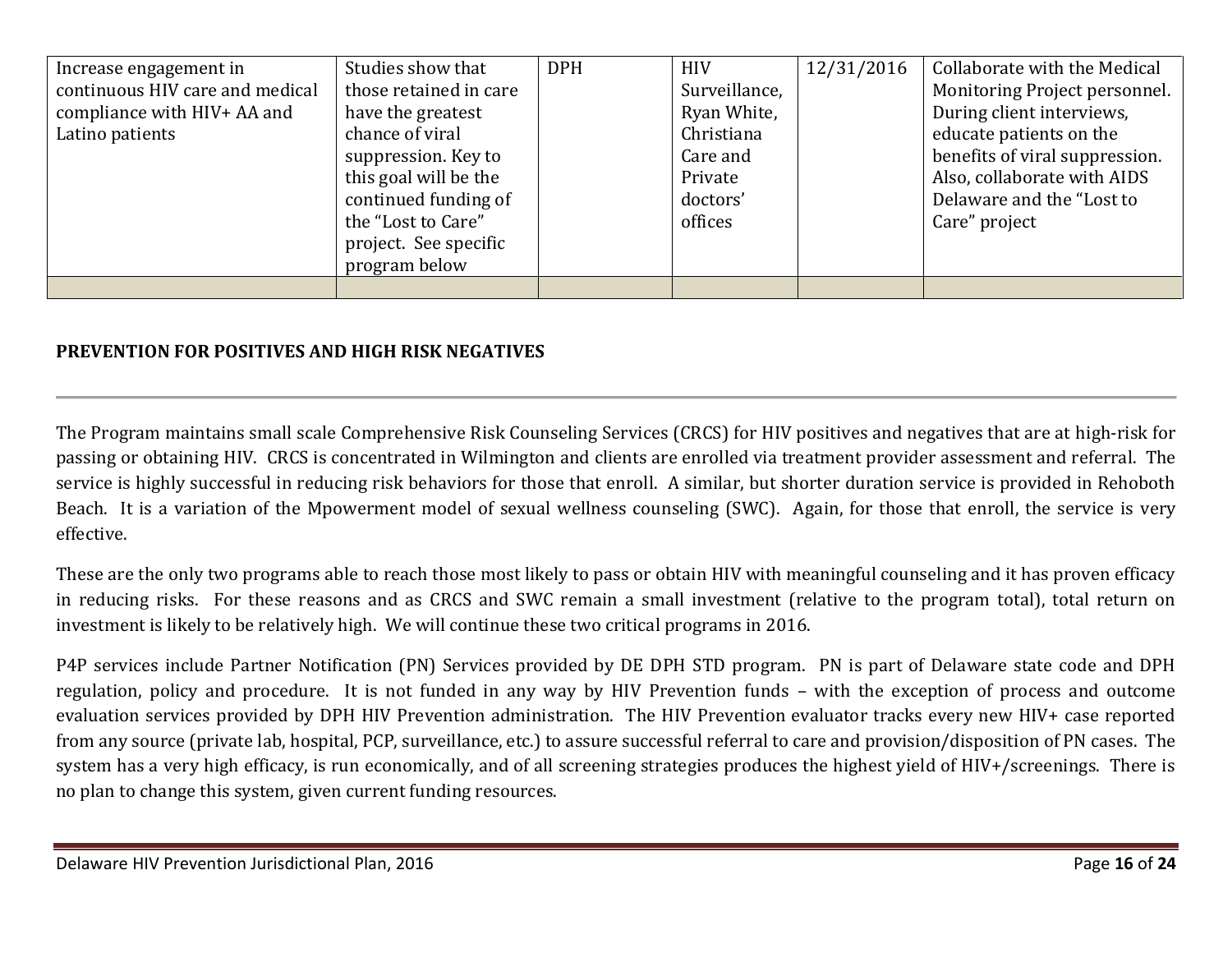| Objective         | Rationale            | Method                       | Responsible | Potential     | Date       | Progress        |
|-------------------|----------------------|------------------------------|-------------|---------------|------------|-----------------|
|                   |                      |                              |             | Partners      |            |                 |
| Continue CRCS and | These services has   | <b>Contract with Service</b> | <b>DPH</b>  | AIDS Delaware | 12/31/2016 | A contract for  |
| SWC intervention  | reduced the risk for | Providers                    |             |               |            | these services  |
| at current levels | transmission among   |                              |             |               |            | is currently in |
|                   | those completing the |                              |             |               |            | place. CRCS     |
|                   | interventions.       |                              |             |               |            | and SWC         |
|                   |                      |                              |             |               |            | services are    |
|                   |                      |                              |             |               |            | included in     |
|                   |                      |                              |             |               |            | the 2015 RFP.   |

**Goal 5:** Maintain the number of clients enrolled in CRCS and SWC by December 31, 2016 (Baseline: CRCS 60 clients; SWC 50 clients)

#### **LOST TO CARE**

In 2014, the Prevention Office fully implemented a pilot program to locate HIV+ clients considered "lost to care." This program uses a contracted database provider typically used by creditors to locate debtors. Successes in 2014: A total of 862 HIV+ clients were initially included as "lost to care." That is 25% of Delaware's total living cases. Through the lost to care program, we discovered that 450 clients (52%) left our state. HIV Surveillance further confirmed this fact by contacting the applicable state health departments. Twenty-nine clients were deceased and there was no information on 37. Of the 346 clients believed to be residing in Delaware, 37 re-engaged themselves into care after telephone contact was made. Three were reconnected to care after a counseling session with the staff at AIDS Delaware, one of our contractors. This highly successful program was continued in 2015.

In 2016, we will be focusing our efforts to reconnect additional clients to care.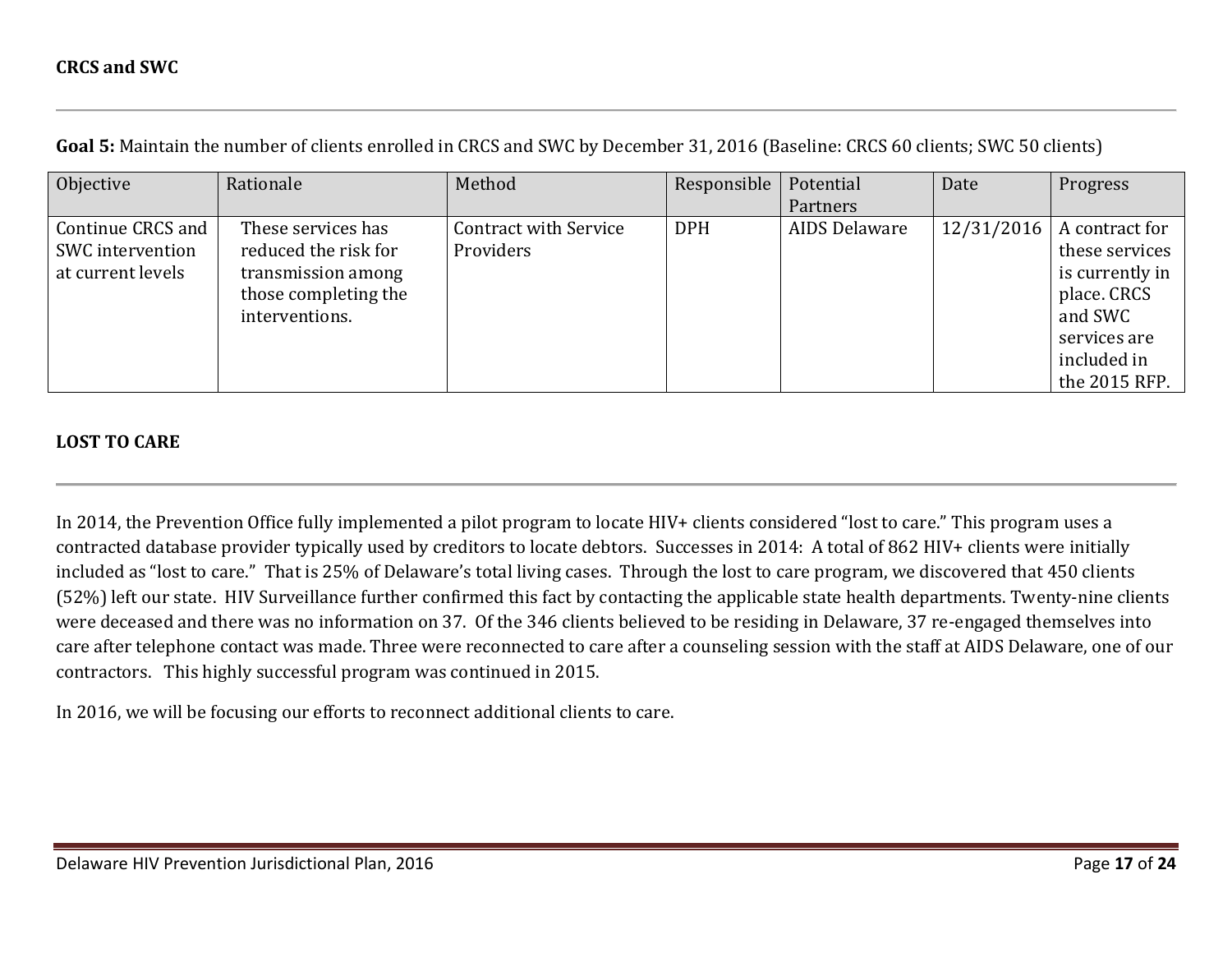**GOAL 6:** Reduce number of HIV+ 'lost-to-care' statewide by 25% by December 31, 2016, (Baseline: statewide number of Lost-to-Care: 810) **GOAL 7:** Reduce number of HIV+ 'lost-to-care' in Kent and Sussex Counties by 25% by December 31, 2016 (Baseline 245 clients).

**GOAL 8:** Reconnect 8 clients to care by December 31, 2016 (Baseline: 3 clients in 2014).

| Objective                                                                                                                  | Rationale/Strategy                                                                                                                                           | Method                                                                                                      | Responsible | Potential               | Date       | Progress                                                                           |
|----------------------------------------------------------------------------------------------------------------------------|--------------------------------------------------------------------------------------------------------------------------------------------------------------|-------------------------------------------------------------------------------------------------------------|-------------|-------------------------|------------|------------------------------------------------------------------------------------|
|                                                                                                                            |                                                                                                                                                              |                                                                                                             |             | Partners                |            |                                                                                    |
| Continue with the<br>pilot program to<br>use subscription<br>electronic                                                    | • Enrollment in care<br>improves health and<br>longevity of most HIV+<br>• Enrollment in TX reduces                                                          | Contract provider will<br>use online, subscription<br>location services to find<br>LTC and initiate contact | <b>DPH</b>  | <b>AIDS</b><br>Delaware | 12/31/2016 | <b>AIDS Delaware</b><br>will be provided<br>with a lost to care<br>list of clients |
| databases and<br>social media to<br>locate lost to care<br>clients                                                         | risk behaviors.<br>• Achievement of viral<br>suppression greatly<br>reduces likelihood of<br>transmitting HIV even<br>when safer practices fail.             | to reconnect to care or<br>document reasons why<br>that is not possible.                                    |             |                         |            | residing in all<br>three counties by<br>November 2015                              |
| Determine if<br>approach is<br>successful and<br>scalable statewide.                                                       | See above                                                                                                                                                    | Monthly contracting<br>reports and standard<br>evaluation methods, as<br>possible. TBD                      | <b>DPH</b>  | <b>AIDS</b><br>Delaware | 12/31/2016 | Pending                                                                            |
| Evaluate outcomes<br>of re-enrollment of<br>clients in Tx<br>services relative to<br>retention, viral<br>suppression, etc. | Evaluation of services is<br>vital to maintenance of<br>positive aspect and<br>improvements of negative<br>aspects of the services,<br>revision of SOPs, CQI | TBD. Evaluation SOP to<br>be developed.                                                                     | <b>DPH</b>  | <b>TDB</b>              | 12/31/2016 | Pending                                                                            |
|                                                                                                                            |                                                                                                                                                              |                                                                                                             |             |                         |            |                                                                                    |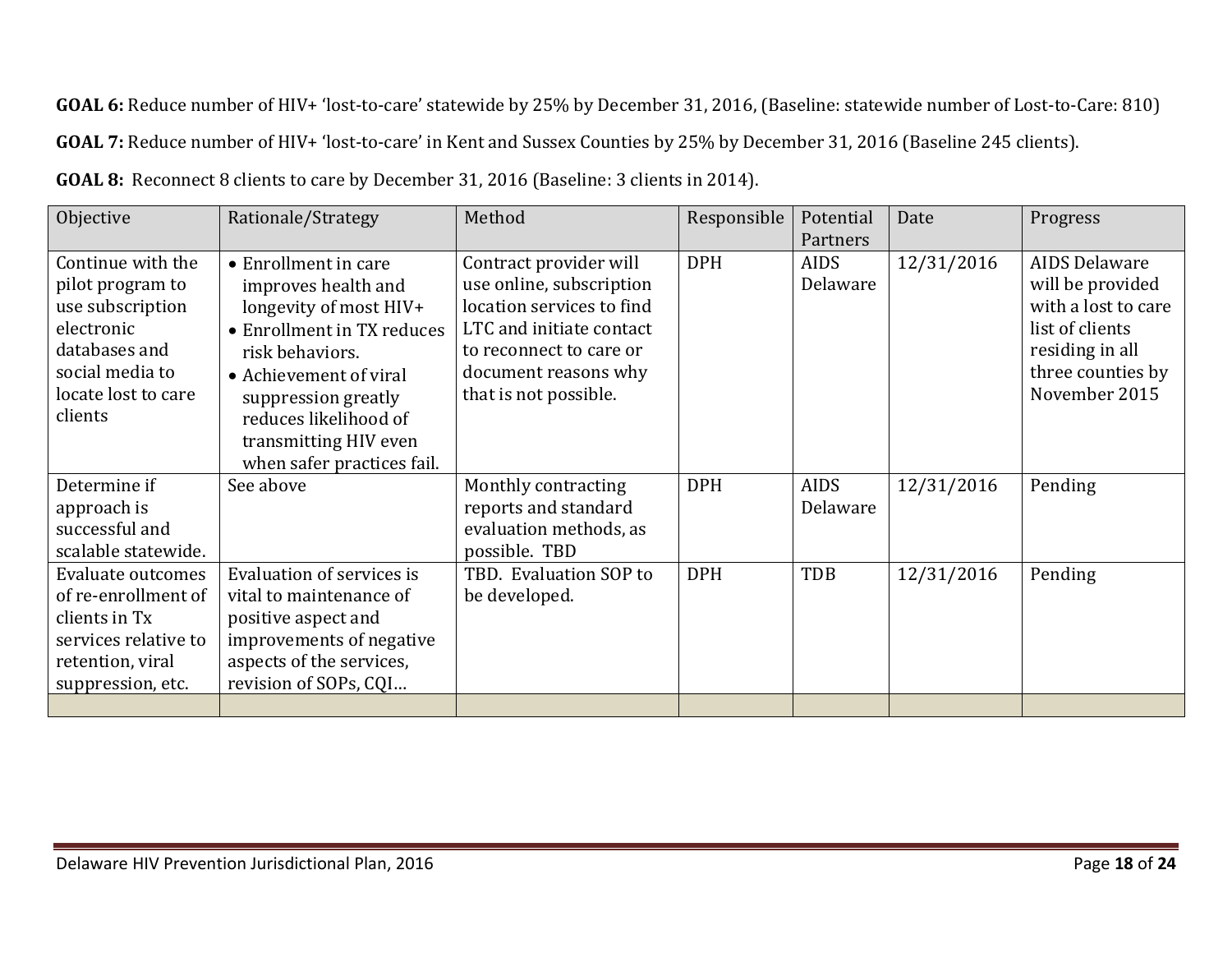One of the focuses of the NHAS and current prevention activities is a return to ensuring easy access to risk reduction supplies and information: condoms, lubricants, and other materials useful for assisting successful condom use and/or increasing likelihood and consistency of condom use. In order to ensure ease of access for those most at risk for passing or attaining HIV, Delaware has designed a program of automatic, home delivery of condoms and other supplies. The system will allow for easy sign-up, periodic assessment of client satisfaction and sexual behaviors, and selection from a greater variety of items that include those meant to enhance the experience of using condoms- not just reduce the risk of disease. The excessive and often exclusive focus of prevention programs on 'avoiding the negative consequences of sex' has ultimately associated the negative feelings relative to disease to condom use. It is hoped that an effort to focus on the pleasurable benefits of proper protection, lubrication and other enhancing aides will help reconnect a more positive set of feeling to condom use and safer practices in general.

The program will be implemented first among known HIV+ clients in treatment, then expand to partners of PLWHA, then expand to high-risk negatives enrolled in CRCS/Sexual Wellness Counseling, then (funding permitting) to the general public. Materials will be mailed bi-monthly to clients enrolled in discrete packaging also containing information about how to use the items in the package, where to get more information and/or screening, counseling, or treatment. To our knowledge, no other jurisdiction has implemented a program like this.

**GOAL 9:** Distribute 250,000 condoms to CBOs, State Service Centers and other collaborative agencies across Delaware in 2016

**GOAL 10**: Enroll at least 75 new HIV+ clients into the mail order condom distribution service by 12/31/2016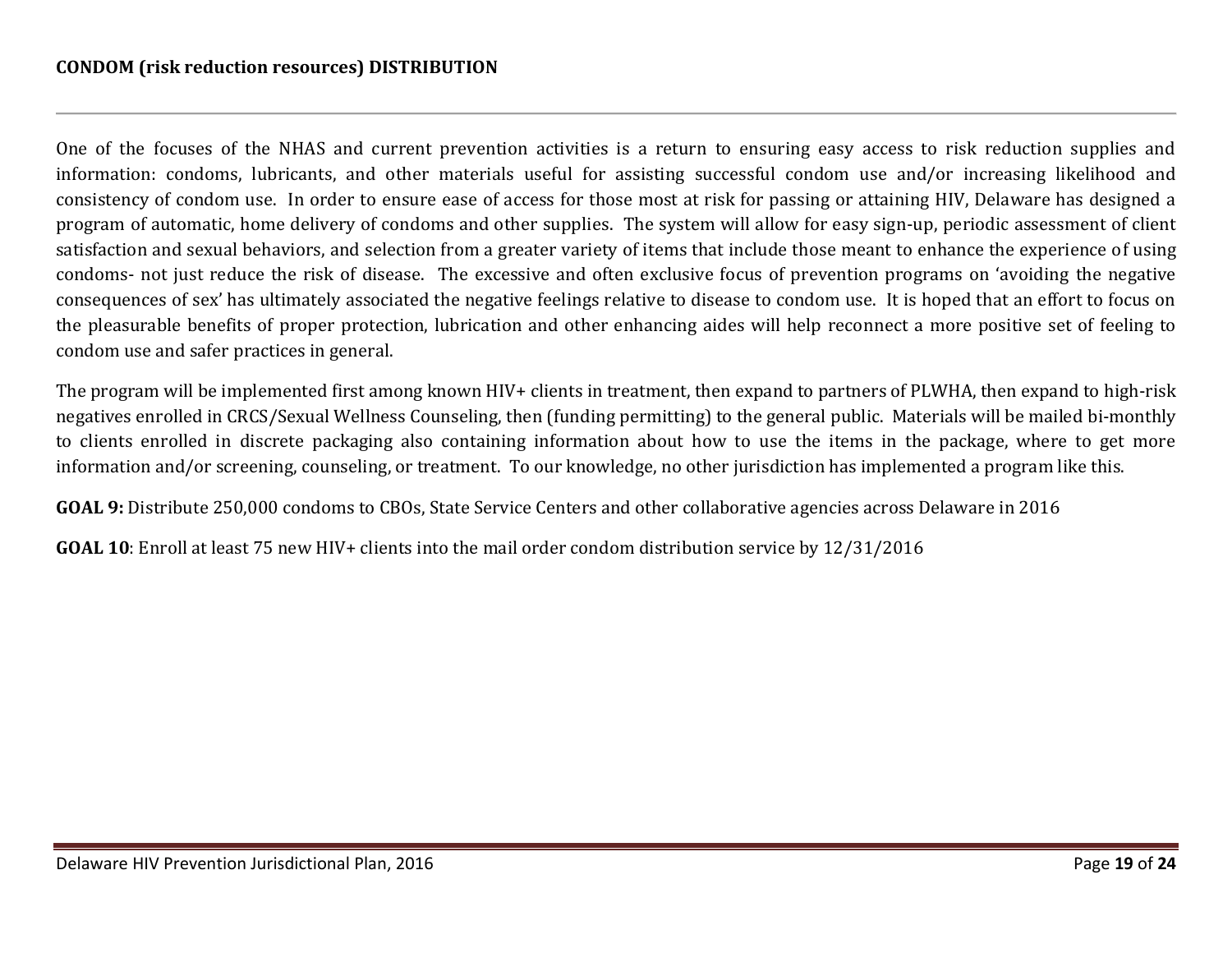| Objective                                                     | Rationale                                                                 | Method                                                                                                                                                                                                                                                                                                                                                                                                                                   | Responsible | Potential<br>Partners                          | Date       | Progress                                                                                               |
|---------------------------------------------------------------|---------------------------------------------------------------------------|------------------------------------------------------------------------------------------------------------------------------------------------------------------------------------------------------------------------------------------------------------------------------------------------------------------------------------------------------------------------------------------------------------------------------------------|-------------|------------------------------------------------|------------|--------------------------------------------------------------------------------------------------------|
| Distribute condoms to<br>organizations throughout<br>Delaware | Condom use<br>significantly<br>reduces the<br>spread of HIV<br>nationwide | Free condoms will be<br>distributed throughout<br>DPH's clinic system and<br>through the contracted<br>provider network of CBOs<br>and collaborating agencies<br>at their sites. DPH<br>provides additional<br>condoms for churches,<br>student organizations and<br>other community partners<br>with a focus on those<br>especially in high-<br>prevalence<br>areas. Contractors use<br>evaluation web to track<br>condom distribution. | <b>DPH</b>  | <b>DPH</b><br>Title X agencies<br><b>DSAMH</b> | 12/31/2016 | Each June,<br><b>HIV</b><br>Prevention<br>staff place<br>orders for<br>condoms<br>to be<br>distributed |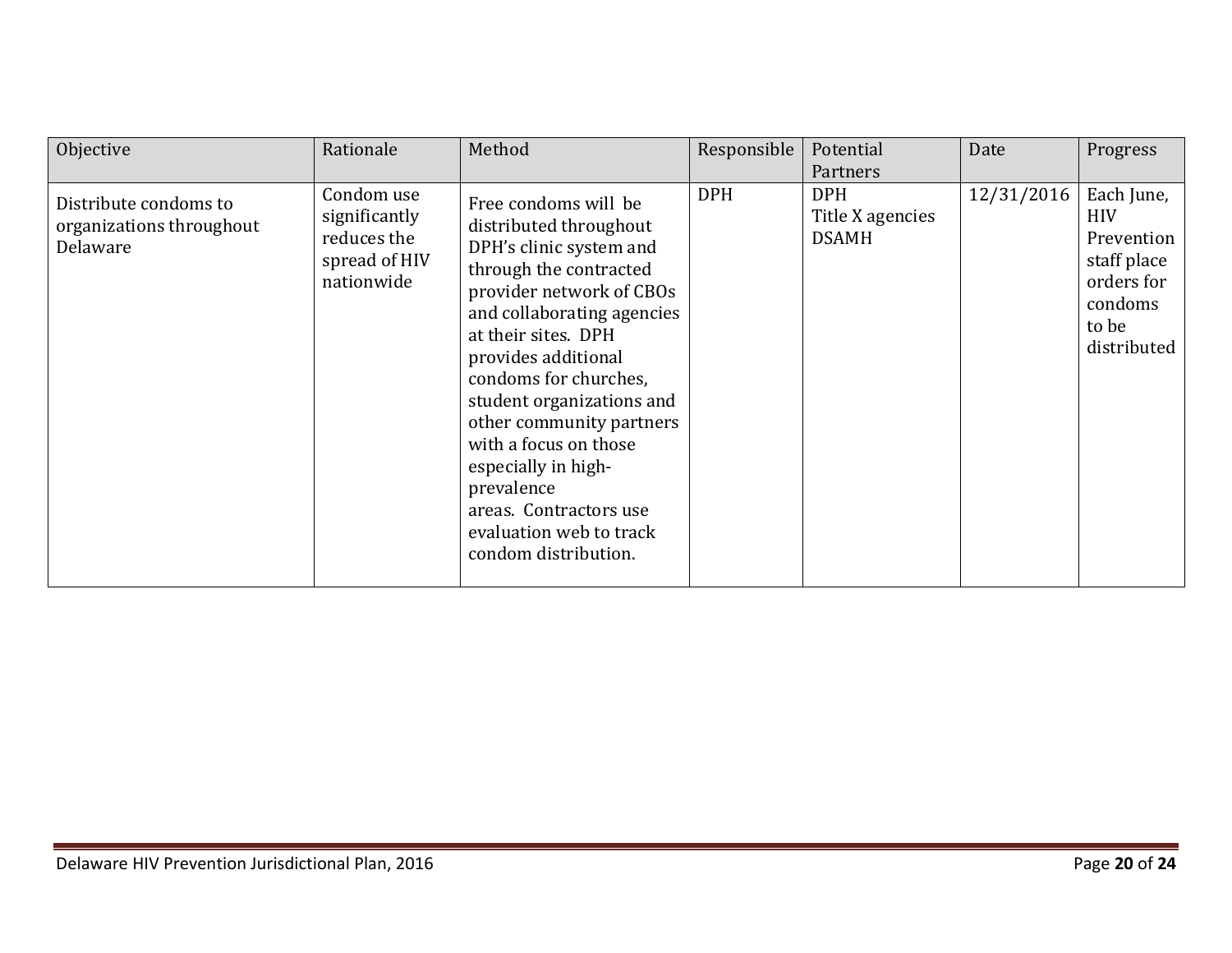| Continue with the mail order | This program is  | Individuals will enroll   | <b>DPH</b> | <b>HIV Consortium</b> | 12/31/2016 | Evaluate   |
|------------------------------|------------------|---------------------------|------------|-----------------------|------------|------------|
| condom distribution program  | designed to      | through a link on the HIV |            |                       |            | data in    |
|                              | help curb HIV    | Consortium's Website.     |            |                       |            | October    |
|                              | infection and is | After a short survey,     |            |                       |            | 2015 and   |
|                              | intended for:    | enrollees will receive a  |            |                       |            | create new |
|                              |                  | supply of condoms and     |            |                       |            | contract   |
|                              | 1) those who     | lubricants every other    |            |                       |            |            |
|                              | are HIV positive | month                     |            |                       |            |            |
|                              |                  |                           |            |                       |            |            |
|                              | 2) sexual        |                           |            |                       |            |            |
|                              | partners of      |                           |            |                       |            |            |
|                              | those who are    |                           |            |                       |            |            |
|                              | HIV positive     |                           |            |                       |            |            |
|                              |                  |                           |            |                       |            |            |
|                              | 3) those who     |                           |            |                       |            |            |
|                              | are at higher    |                           |            |                       |            |            |
|                              | risk of          |                           |            |                       |            |            |
|                              | contracting HIV  |                           |            |                       |            |            |
|                              | (including IV    |                           |            |                       |            |            |
|                              | drug users and   |                           |            |                       |            |            |
|                              | people with      |                           |            |                       |            |            |
|                              | multiple sex     |                           |            |                       |            |            |
|                              | partners who     |                           |            |                       |            |            |
|                              | currently do     |                           |            |                       |            |            |
|                              | not use          |                           |            |                       |            |            |
|                              | condoms).        |                           |            |                       |            |            |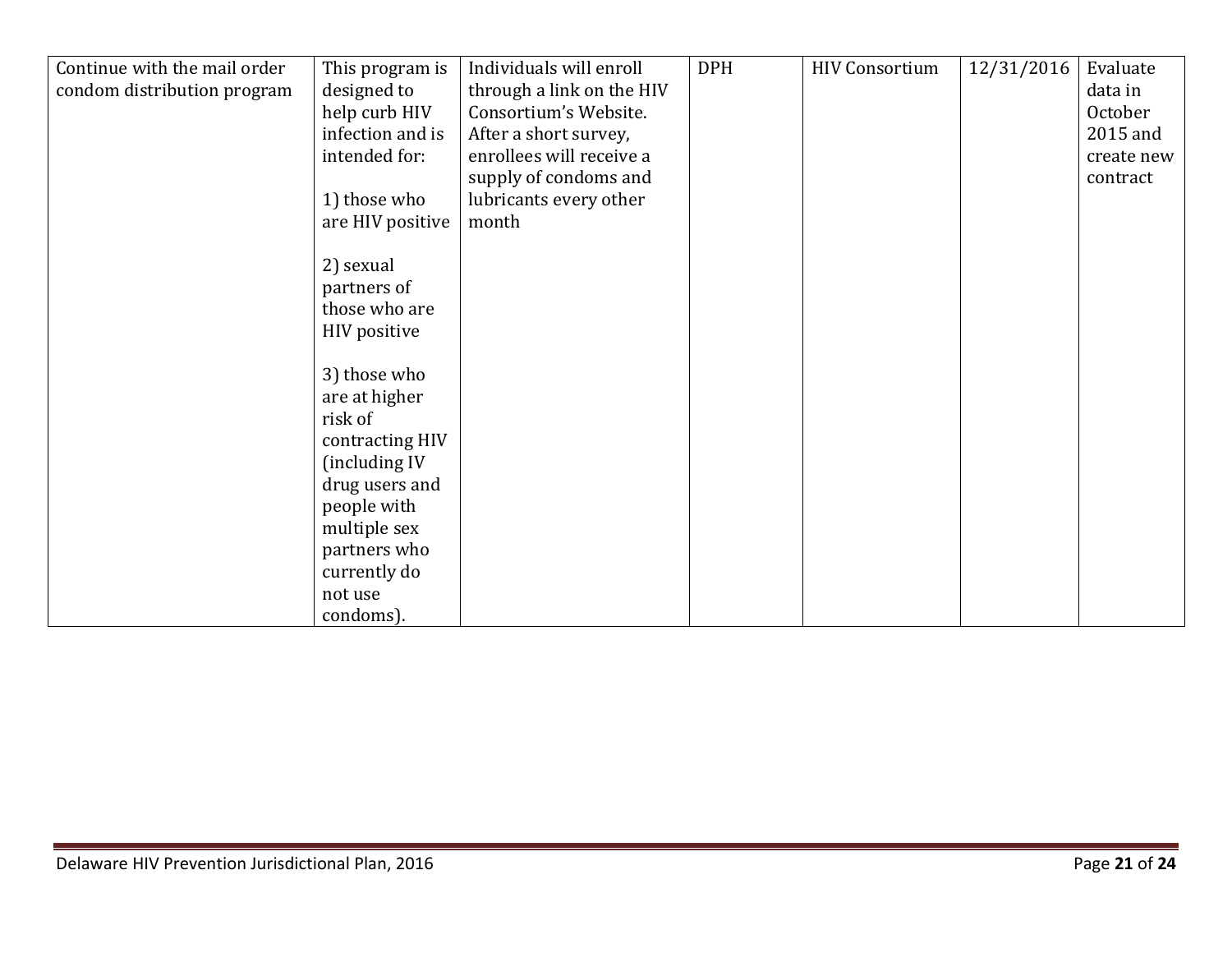#### **POLICY/LEGISLATIVE EFFORTS**

| Objective                                                                                                                                  | Rationale                                                                                                                                                | Method                                                                                            | Responsible | Potential<br>Partners                                           | Date       | Progress                                                                                          |
|--------------------------------------------------------------------------------------------------------------------------------------------|----------------------------------------------------------------------------------------------------------------------------------------------------------|---------------------------------------------------------------------------------------------------|-------------|-----------------------------------------------------------------|------------|---------------------------------------------------------------------------------------------------|
| Increase awareness of pre-<br>exposure prophylaxis (PrEP),<br>including who they are<br>appropriate for, among the<br>provider populations | When used<br>consistently,<br>PrEP has been<br>shown to<br>greatly reduce<br>the risk of HIV<br>infection in<br>people who are<br>at substantial<br>risk | Contract with a HIV<br>educational organization<br>to inform providers on the<br>benefits of PrEP | <b>DPH</b>  | <b>HIV Consortium</b><br>Christina Care<br><b>Health System</b> | 12/31/2016 | In July,<br>2015,<br>requested<br>technical<br>assistance<br>from San<br>Francisco's<br>PrEP team |
|                                                                                                                                            |                                                                                                                                                          |                                                                                                   |             |                                                                 |            |                                                                                                   |

#### **PLANNING**

The Delaware HIV Consortium was recently awarded a contract from DPH to re-establish the HIV community planning process in our state. The revision was needed to maximize return while minimizing the burden on members and partners of the HIV Planning Group (HPG). The re-organization was prompted by the new requirements issued by CDC, funding limitations, and a technical assistance visit from HRSA in 2014.

On June 2, 2015, the HIV Planning Group (HPG) met for the first time in six months. The HPG goals are to create a robust conversation to assess Delaware's HIV care continuum, and to make recommendations as a group to help end the spread of the disease. In addition, the group wants to reach, educate and engage with members of our community that haven't previously interacted with our planning body. The group will meet six times annually and participates in subcommittee meetings, as needed, to address issues specific to stakeholders in Delaware.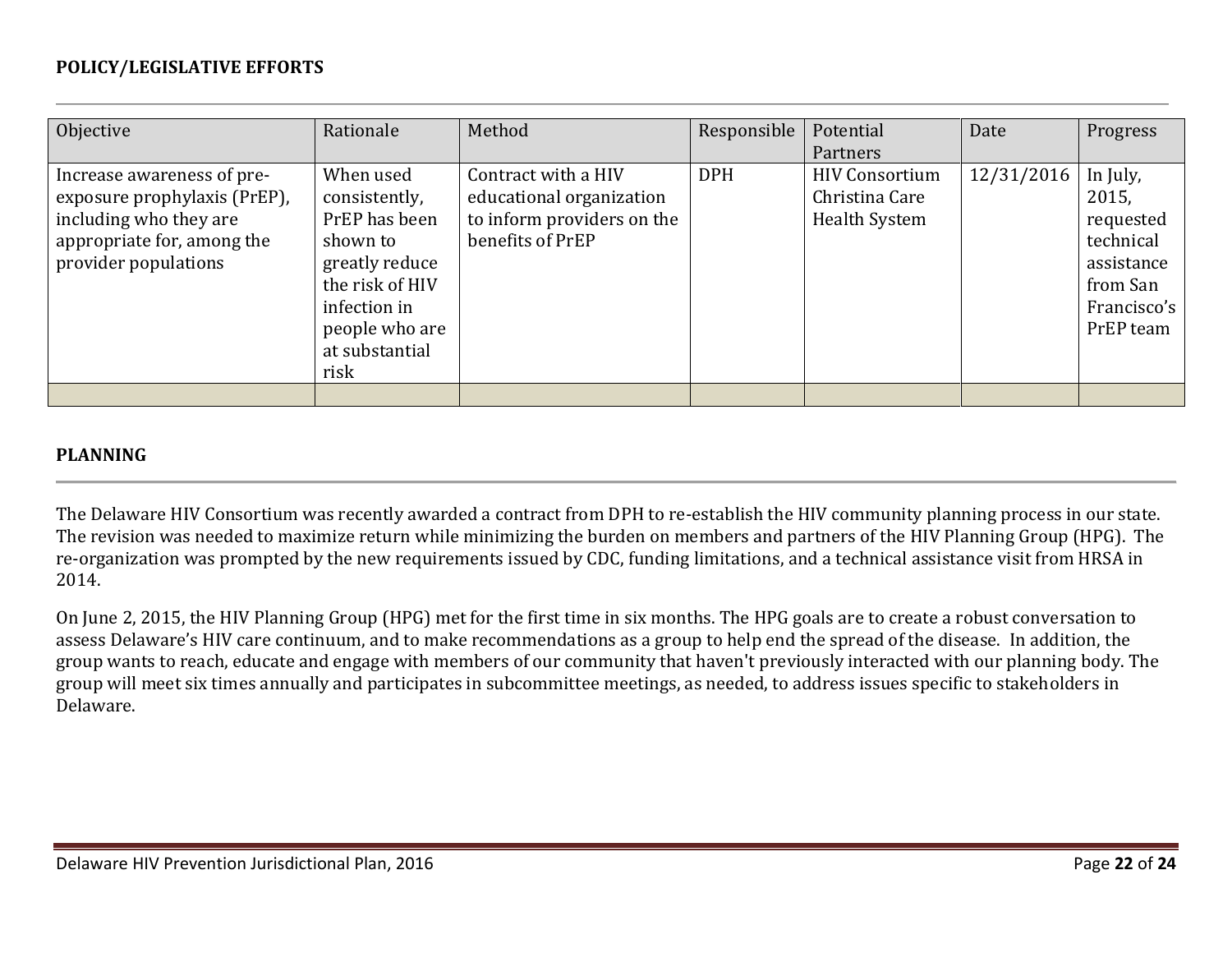As the characteristics of the epidemic in Delaware has been stable for well over a decade (relative to populations affected, etc.), Delaware will retain the 5-year planning cycle, with annual updates.

**GOAL 11**: Produce new 5-year Plan for 2017-2021 by August 1, 2016.

**GOAL 12**: Formally document the new CPG process by March 1, 2016 for inclusion in the new 5-year Plan (2017-2021).

**GOAL 13**: Produce and get concurrence on new HIV Prevention Jurisdictional Plan by July 1, 2016

| Objective                       | Rationale       | Method                     | Responsible | Potential   | Date         | Progress |
|---------------------------------|-----------------|----------------------------|-------------|-------------|--------------|----------|
|                                 |                 |                            |             | Partners    |              |          |
| Review and update one chapter   | There are 6     | Identify key players with  | <b>DPH</b>  | <b>DPH</b>  | To be        |          |
| per month in the existing Plan  | chapters and    | expertise needed for each  |             | <b>DHC</b>  | completed    |          |
|                                 | this allows     | chapter and host in-       |             | <b>CBOs</b> | by           |          |
|                                 | sufficient time | person and/or              |             | <b>CPG</b>  | $5/1/2016$ . |          |
|                                 | for repeated    | teleconferences to         |             |             |              |          |
|                                 | review and      | facilitate update and      |             |             |              |          |
|                                 | revision.       | revision of each chapter.  |             |             |              |          |
| New 5-Year Plan assembled       | Self-           | DPH administration will    | <b>DPH</b>  | <b>DPH</b>  | To be        |          |
| into final form and checked for | explanatory     | assemble and submit to     |             | <b>DHC</b>  | completed    |          |
| congruency, accuracy and        |                 | small review editing group |             |             | by           |          |
| edited into final form.         |                 | formed as a sub group of   |             |             | 6/1/2016     |          |
|                                 |                 | the CPG.                   |             |             |              |          |
| New 5-year Plan submitted to    | To fully inform | Send out via email/web     | <b>DPH</b>  | <b>DPH</b>  | To be        |          |
| CPG for review                  | and provide up- | link prior to CPG meeting  | <b>DHC</b>  | <b>DHC</b>  | completed    |          |
|                                 | to-date context | and review at following    |             | <b>CPG</b>  | by           |          |
|                                 | for review of   | meeting.                   |             |             | 7/1/2016     |          |
|                                 | the             |                            |             |             |              |          |
|                                 | Jurisdictional  |                            |             |             |              |          |
|                                 | Plan for 2016-  |                            |             |             |              |          |
|                                 | 2020            |                            |             |             |              |          |
| Develop draft Jurisdictional    | To allow for a  | Send out via email/web     | <b>DPH</b>  | <b>DPH</b>  | To be        |          |
| Plan 2016                       | month for       | link prior to CPG meeting  |             | <b>DHC</b>  | completed    |          |
|                                 | review and      | and review at following    |             | <b>CPG</b>  | by           |          |
|                                 | comment         | meeting                    |             |             | 6/1/2016     |          |